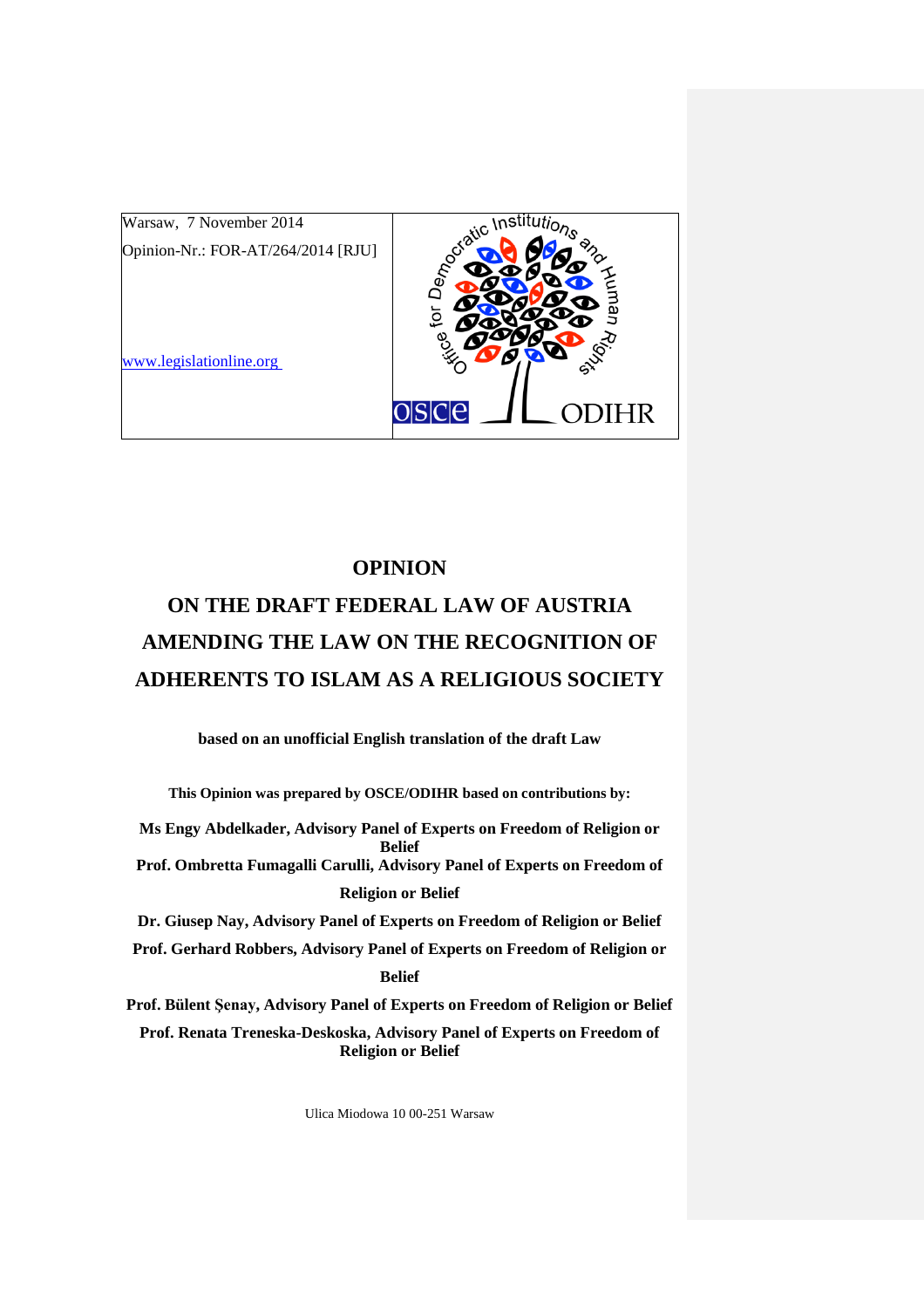## **TABLE OF CONTENTS:**

- **I. INTRODUCTION**
- **II. SCOPE OF REVIEW**

## **III. EXECUTIVE SUMMARY**

#### **IV. ANALYSIS AND RECOMMENDATIONS**

**1. International Standards**

**2. Preliminary Remarks**

**3. Recognition and Denial or Revocation of Recognition of Islamic Religious Societies**

*3.1 Grounds for Recognition of Islamic Religious Societies*

*3.2 Grounds for Denial of Religious Society Status*

*3.3 Grounds for Revocation of Religious Society Status*

**4. Dissolution of Existing Associations**

**5. Autonomy of Islamic Religious Societies**

**6. Foreign Funding**

**7. Freedom of Peaceful Assembly**

**8. Privacy and Data Protection**

**Annex 1: Draft Federal Law of Austria amending the Law on the Recognition of Adherents to Islam as a Religious Society**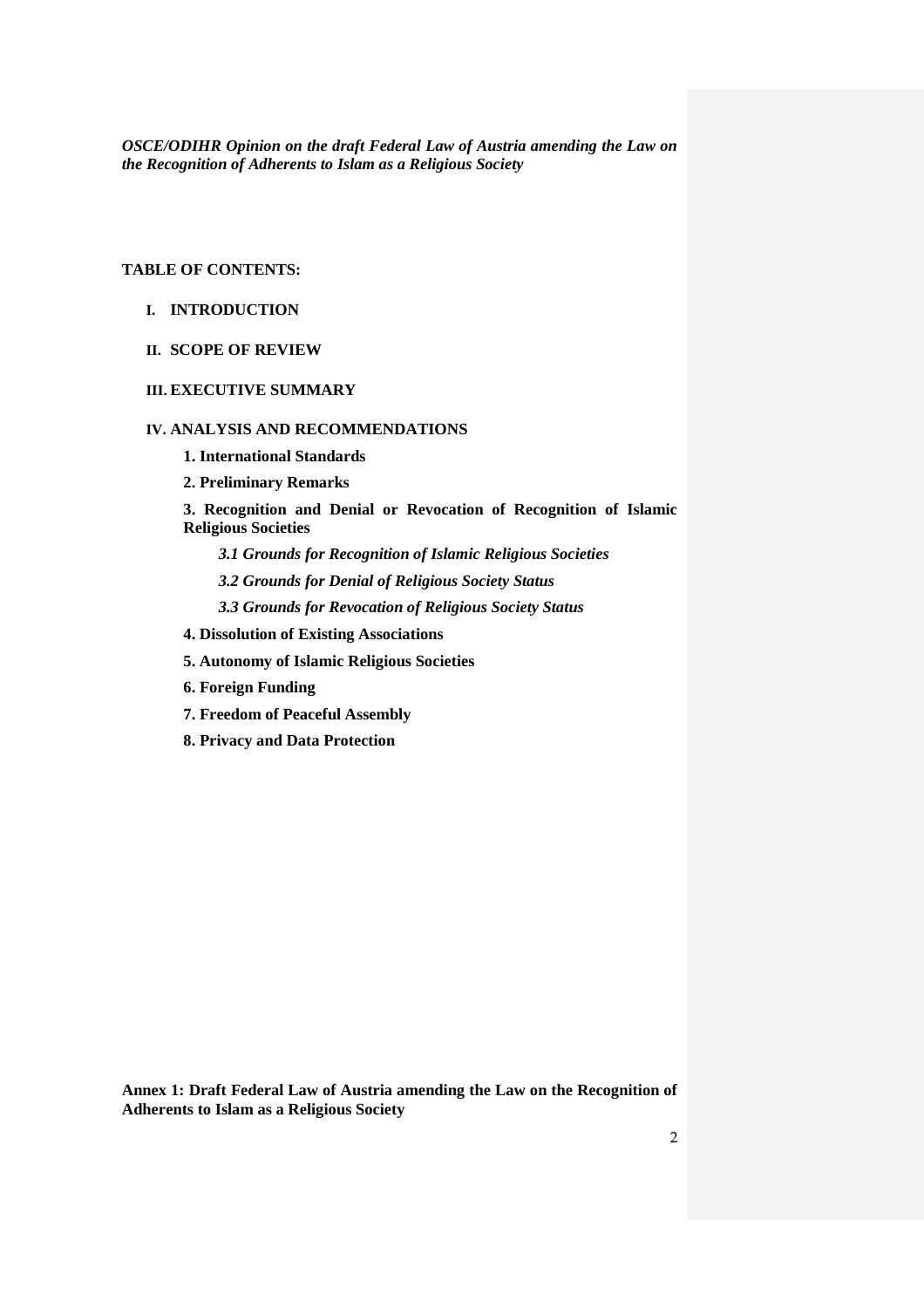#### **I. INTRODUCTION**

- 1. *On 17 October 2014, the Permanent Representative of Austria to the Organization for Security and Co-operation in Europe (OSCE) requested the OSCE's Office for Democratic Institutions and Human Rights (OSCE/ODIHR) to provide an opinion that would review the draft Federal Law of Austria amending the Law on the Recognition of Adherents to Islam as a Religious Society (hereinafter "the draft Law").*
- 2. *By letter of 21 October 2014, the Director of the OSCE/ODIHR confirmed the OSCE/ODIHR's readiness to review the draft Law for compliance with OSCE commitments and international standards.*
- 3. *This Opinion has been prepared in response to the above-mentioned request.*

#### **II. SCOPE OF REVIEW**

- 4. This Opinion analyzes the provisions of the draft Law against the background of its compatibility with relevant international human rights standards and OSCE commitments.
- 5. The Opinion is based on an unofficial English translation of the draft Law and errors may therefore result.
- 6. In view of the above, the OSCE/ODIHR would like to make mention that this Opinion is without prejudice to any written or oral recommendations and comments to the draft Law or other laws in the area of the freedom of religion or belief or freedom of association that the OSCE/ODIHR may make in the future.

#### **III. EXECUTIVE SUMMARY**

7. The OSCE/ODIHR welcomes the desire to update and modernize the Law. At the same time, certain provisions of the draft Law will need to be amended to bring the draft Law into line with international standards. In particular, conditions for recognition of Religious Societies need to be eased, and the wide range of grounds contained in the draft Law for the withdrawal of recognition of such Societies, and for the withdrawal of legal personality of their constituent communities of worship, should be significantly reduced. The draft Law should also provide more protection for the autonomy of the Religious Societies it seeks to regulate. In addition, provisions on the dissolution of existing associations should be removed from the draft Law, and the prohibition on foreign funding should either be removed or significantly more narrowly worded. Provisions affecting the freedom of peaceful assembly should be removed and dealt with under other, generally applicable legislation, and additional data protection should be provided in the recognition process.

#### **1. Key Recommendations:**

A. To consider amending the Basic Law to more closely reflect the definition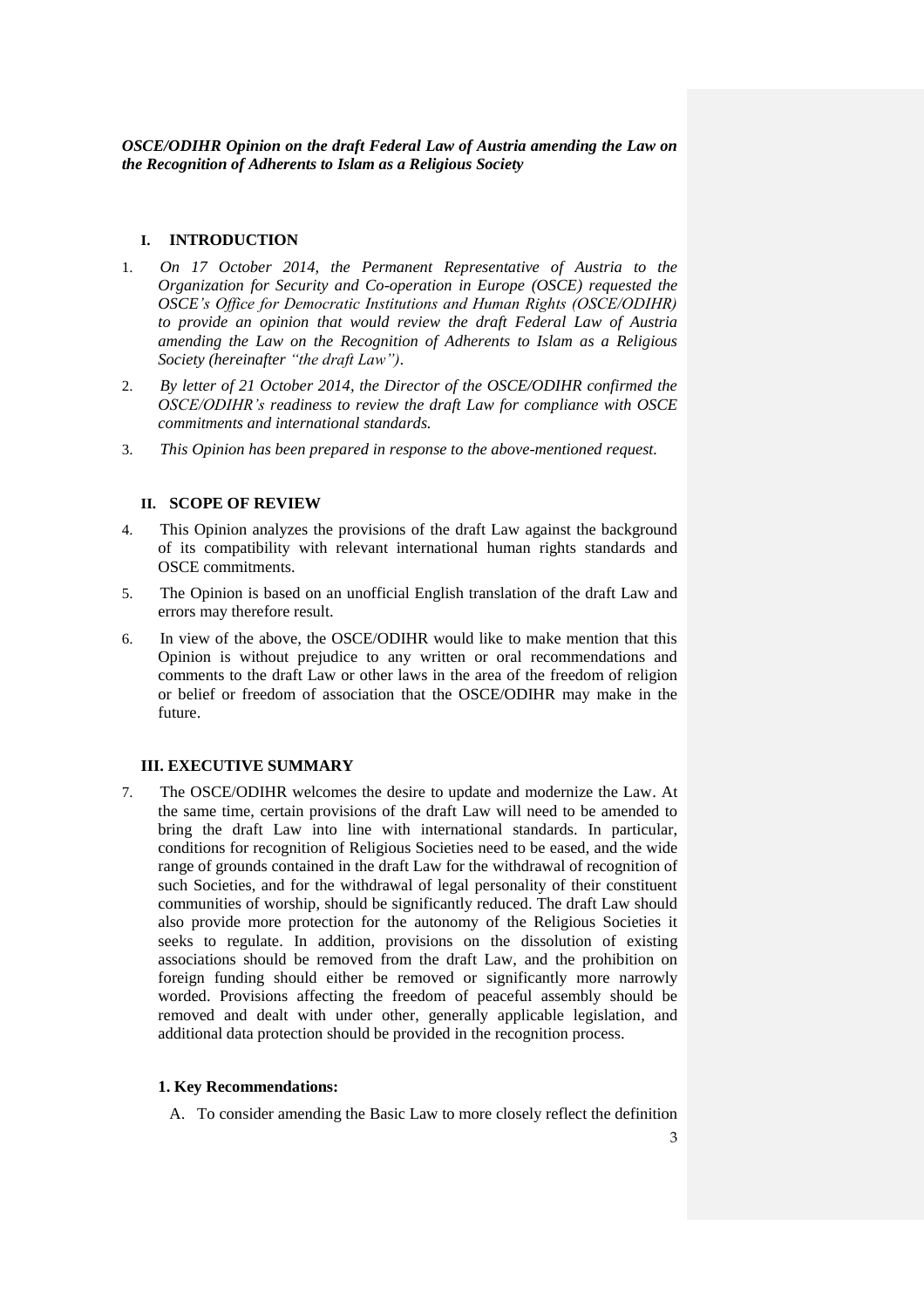of freedom of religion or belief contained in international human rights instruments to which Austria is a party [par 12-16];

- B. To remove provisions on the dissolution of associations with the purpose of spreading Islam [par 37-43];
- C. To remove provisions which fail to respect the autonomy of Islamic Religious Societies [par 44-55];
- D. To remove the ban on foreign funding of Islamic Religious Societies, or to replace it with a significantly more targeted provision [par 56-58];

#### **2. Additional Recommendations:**

- E. To remove or clarify provisions on a positive attitude towards the state and society, and on disruptions in the relationship between Islamic Religious Societies and other religious communities [ par 17-21];
- F. To reduce and/or substantially amend the grounds upon which denial of recognition of Islamic Religious Societies may be based [par 22-30];
- G. To reduce and/or substantially amend the grounds upon which recognition of Islamic Religious Societies may be revoked, or the legal personality of their constituent communities of worship may be withdrawn [par 31-36];
- H. To clarify provisions of sanctions in the draft Law as to the authority imposing such sanctions, what they apply to, and their limits [par 59-60];
- I. To remove provisions regulating the freedom of peaceful assembly from the draft Law [par 61];
- J. To include provisions on data protection in the recognition process [par 62].

#### **IV. ANALYSIS AND RECOMMENDATIONS**

#### **1. International Standards**

- 8. This Opinion analyses the draft Law from the viewpoint of its compatibility with international standards that Austria has undertaken to uphold relating to the freedom of religion or belief and the freedom of association, as well as important OSCE commitments in this area.
- 9. Key international obligations in this area are contained in the International Covenant on Civil and Political Rights<sup>1</sup> (hereinafter "ICCPR"), in particular Articles 18 (freedom of thought, conscience and religion) and 22 (freedom of

 $1$ <sup>1</sup> The International Covenant on Civil and Political Rights (adopted by General Assembly resolution 2200A (XXI) on 16 December 1966). The Covenant was ratified by Austria on 10 September 1978.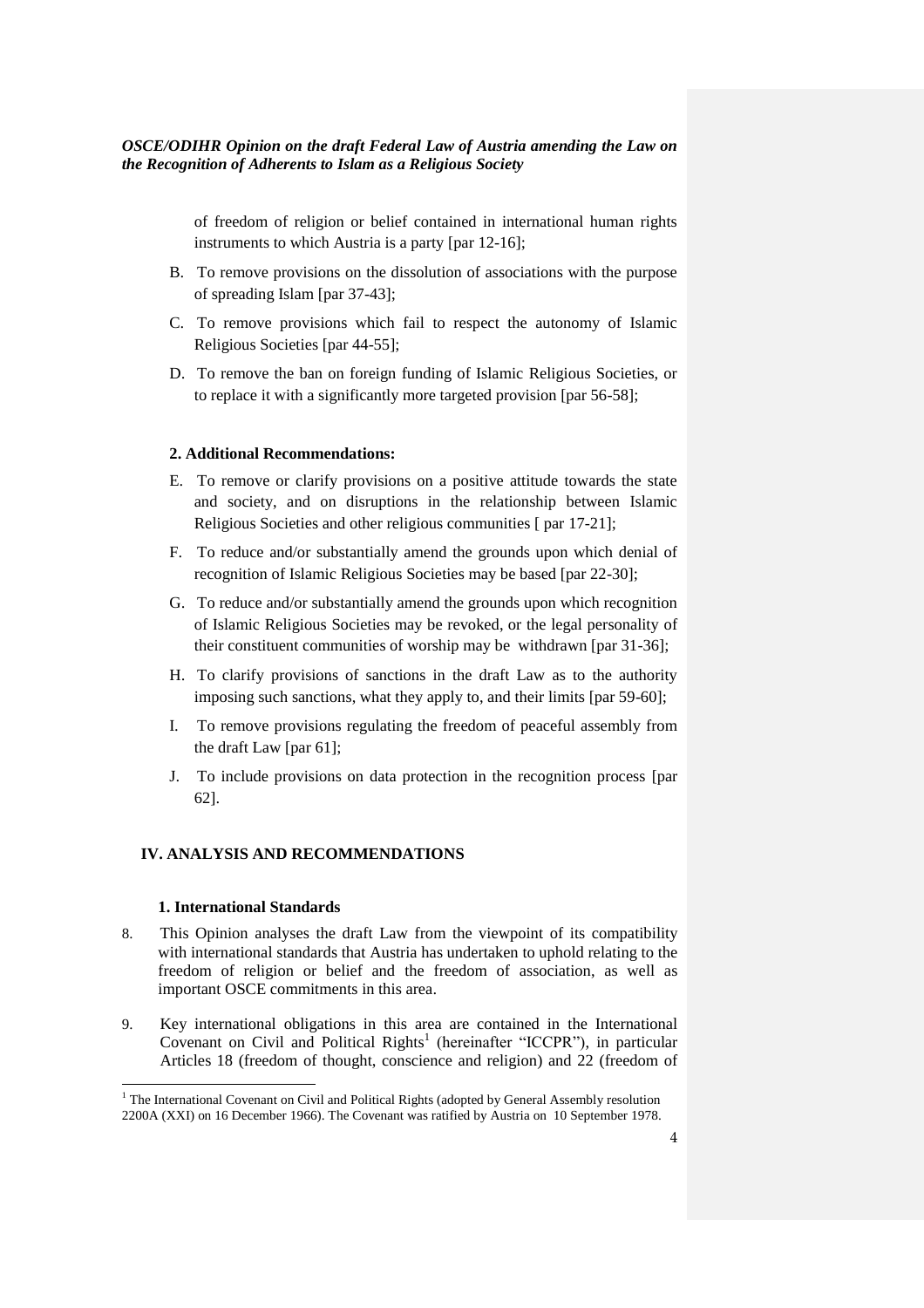association) and, in connection with these two rights, Article 2 (obligation to respect and ensure rights without distinction of any kind). Moreover, the European Convention on Human Rights<sup>2</sup> (hereinafter "the ECHR") is likewise applicable, in particular Article 9 (freedom of thought, conscience and religion) and Article 11 (freedom of assembly and association) and, in connection to both these rights, Article 14 (prohibition of discrimination). Austria is also bound by the Charter of Fundamental Rights of the European Union,<sup>3</sup> in particular by Article 10 (freedom of thought, conscience and religion) and Article 12 (freedom of assembly and of association) as well as Article 21 (nondiscrimination).

- 10. In addition, Austria has entered into numerous commitments related to the freedom of religion or belief in various OSCE documents, notably in par 16 of the 1989 Vienna Document, which sets out key rights such as the right of communities of believers to recognition of their legal personality, the right to maintain freely accessible places of worship, and the right to religious education and training. Moreover, par 9.4 of the 1990 Copenhagen Document contains the general State obligation to respect the right to manifest one's religion or belief, either alone or in community with others, in public or in private, through worship, teaching, practice and observance, and obliges participating States to ensure that the exercise of these rights may be subject only to such restrictions as are prescribed by law and are consistent with international standards. Also, par 9 of the 2003 Maastricht Document emphasizes the obligation to uphold the principle of non-discrimination in the area of religion or belief and the duty of the State to facilitate the freedom of religion or belief through effective national implementation measures. These commitments were recently reaffirmed in a 2013 OSCE Ministerial Council Decision.<sup>4</sup> The freedom of association is also protected in key OSCE commitments (see, *inter alia*, the 1990 Copenhagen Document, par 9.3).<sup>5</sup>
- 11. The ensuing recommendations will also make reference, as appropriate, to other documents of a non-binding nature, such as the 2004 OSCE/ODIHR-Venice Commission Guidelines on Legislation pertaining to Religion or Belief<sup>6</sup> (hereinafter "the Freedom of Religion or Belief Guidelines"), the 2014 OSCE/ODIHR-Venice Commission Joint Guidelines on the Legal Personality

<sup>3</sup> Charter of Fundamental Rights of the European Union, Official Journal of the European

Communities, OJ/2000/C364/01, available at [http://www.europarl.europa.eu/charter/pdf/text\\_en.pdf](http://www.europarl.europa.eu/charter/pdf/text_en.pdf) <sup>4</sup> Kyiv 2013, MC Decision 3/13, Freedom of Thought, Conscience, Religion or Belief, available at [http://www.osce.org/mc/109339.](http://www.osce.org/mc/109339)

<sup>&</sup>lt;sup>2</sup> The Council of Europe's Convention for the Protection of Human Rights and Fundamental Freedoms, entered into force on 3 September 1953. The Convention was ratified by Austria on 3 September 1958.

For an overview of these and other OSCE Human Dimension Commitments, see OSCE/ODIHR, Human Dimension Commitments, 3<sup>rd</sup> Edition, available a[t http://www.osce.org/odihr/76894](http://www.osce.org/odihr/76894)

<sup>6</sup> Guidelines for Review of Legislation Pertaining to Religion or Belief, prepared by the OSCE/ODIHR Advisory Panel of Experts on Freedom of Religion or Belief in Consultation with the European Commission for Democracy through Law (Venice Commission) ('the 2004 Guidelines'). Adopted by the Venice Commission at its 59th Plenary Session in June 2004, CDL-AD (2004)028.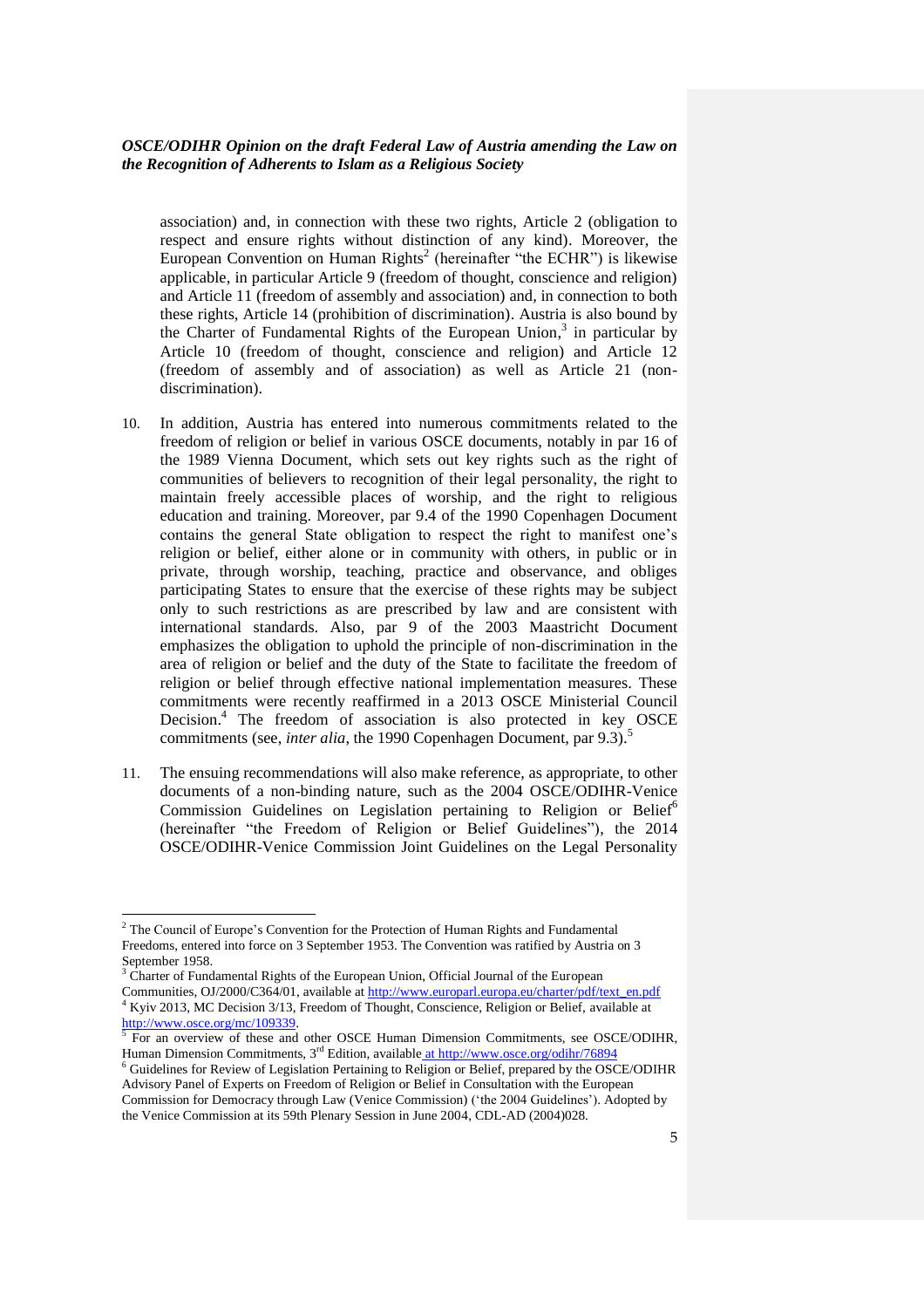of Religious or Belief Communities<sup>7</sup> (hereinafter the "Joint Guidelines on Legal Personality"), the 1981 United Nations (UN) Declaration on the Elimination of All Forms of Intolerance and of Discrimination Based on Religion or Belief (hereinafter "the 1981 UN Declaration")<sup>8</sup>; UN Human Rights Council resolutions, General Comments of the UN Human Rights Committee and reports of the UN Special Rapporteur on Freedom of Religion or Belief.

#### **2. Preliminary Remarks**

12. For those seeking to obtain legal personality for a religious or belief community, the Austrian legal system affords three types of legal personality. The first and most basic form of such legal personality is the association (*Verein*) 9 under the 2002 Associations Act (*Vereinsgesetz*), which is open to all types of associations, including religious or belief communities. The second is the Registered Religious Community (*Religiöse Bekenntnisgemeinschaft*) which is available under the conditions set forth by the Act on the Legal Status of Registered Religious Communities (*Bundesgesetz über die Rechtspersönlichkeit von religiösen Bekenntnisgemeinschaften*), which will be referred to hereinafter as the "1998 Religious Communities Act". The third is the Religious Society (*Religionsgesellschaft*) which finds its basis in Article 15 of the 1867 Basic Law.<sup>10</sup> The legal framework for recognition of such Religious Societies is provided by the 1874 Act concerning the Legal Recognition of Religious Societies (*Gesetz betreffend die gesetzliche Anerkennung von Religionsgesellschaften*) which will be referred to hereinafter as the "1874 Recognition Act".<sup>11</sup> Such Religious Societies generally have communities of worship (*Kultusgemeinde*) as their constituent elements, and shall have at least one such community of worship in accordance with Section 1, subsection 2 of the 1874 Recognition Act.<sup>12</sup>

[http://www.ris.bka.gv.at/Dokument.wxe?Abfrage=Erv&Dokumentnummer=ERV\\_1867\\_142](http://www.ris.bka.gv.at/Dokument.wxe?Abfrage=Erv&Dokumentnummer=ERV_1867_142)

 7 Joint Guidelines on the Legal Personality of Religious or Belief Communities, adopted by the Venice Commission at its 99th Plenary Session in June 2014, CDL-AD(2014)023 available at [http://www.venice.coe.int/webforms/documents/default.aspx?pdffile=CDL-AD\(2014\)023-e](http://www.venice.coe.int/webforms/documents/default.aspx?pdffile=CDL-AD(2014)023-e)

<sup>8</sup> Declaration on the Elimination of All Forms of Intolerance and of Discrimination Based on Religion or Belief, UN General Assembly 25 November 1981, UN Doc. A/RES/36/55, available at <http://www.un.org/documents/ga/res/36/a36r055.htm>

 $9$  For Austrian legal terms, this Opinion uses the English-language translations used by the European Court of Human Rights in its case-law; see e.g. European Court of Human Rights (ECtHR) 31 July 2008, *Religionsgemeinschaft der Zeugen Jehovas and Others v. Austria,* application no. 40825/98. <sup>10</sup> Basic Law on the General Rights of Nationals in the Kingdoms and Länder represented in the

Council of the Realm, available at

Article 15 provides that recognised churches and religious communities have the right to manifest their faith collectively in public, to organise and administer their internal affairs independently, to remain in possession of acquired institutions, foundations and funds dedicated to cultural, educational and charitable purposes, however, they are, like all other societies, subordinated to the law.

Article 16 entitles the supporters of non-recognised religious communities to domestic manifestation of their faith unless it is unlawful or contra bones mores.

RGBl (Reichsgesetzblatt, Official Gazette of the Austrian Empire) 1874/68.

<sup>&</sup>lt;sup>12</sup> It is noted here that the manner of citation of Austrian legislation will follow the approach of the European Court of Human Rights in ECtHR 31 July 2008, *Religionsgemeinschaft der Zeugen Jehovas and Others v. Austria,* application no. 40825/98.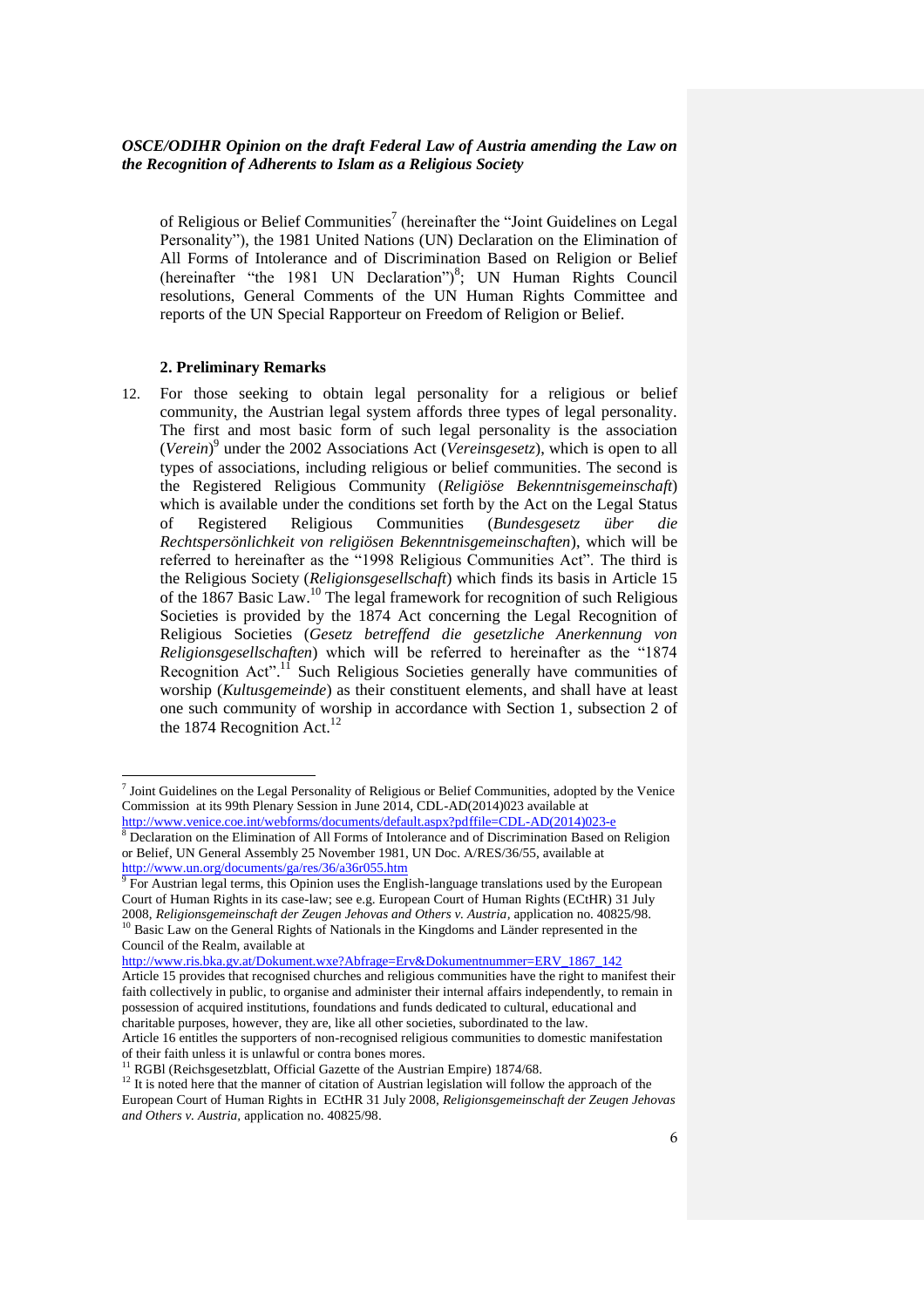- 13. Each of these types of legal personality carries with it a different status in national law. The Religious Society offers many privileges, such as the right to sit on regional education boards; the presumption that the Religious Society possesses the necessary qualifications to operate private schools and the exemption from military service for certain individuals involved in spiritual welfare or involved in religious teaching, as well as for students of theology who are preparing to assume a pastoral function and who belong to a recognised religious society. It also provides for the exemption of religious ministers from jury duty, deduction of income tax up to a certain amount for contributions, and exemption from real-estate tax for real property used for religious purposes.<sup>13</sup> The status in national law of "associations" and "Registered Religious Communities" is similar, but Registered Religious Community status additionally involves specific recognition as a religious community.
- 14. As to the conditions which must be fulfilled for recognition, these are also different for each of the three forms of legal personality open to religious or belief communities in Austria. Under Section 1 of the 2002 Associations Act, a minimum of two persons may set up a non-profit association, provided that certain formalities are complied with, such as giving the name of the association, its address, and an outline of the rights and duties of members. Under Section 3, subsection 2 of the 1998 Religious Communities Act, those seeking to obtain the status of a Registered Religious Community must comply with largely similar formalities, and, also set out the main principles of the religious community's faith and demonstrate that they have a membership of at least 300 individuals residing in Austria. These individuals may not be members of another Registered Religious Community or another legally recognized Church or Religious Society. Under Section 1 of the 1874 Recognition Act, in order to be recognized as a Religious Society, the teaching, services and internal organisation of an aspiring association, as well as the name it chooses, may not be unlawful or morally offensive and the establishment and existence of at least one community of worship satisfying the statutory criteria shall be ensured. Moreover, the respective founding instrument must contain provisions on the liquidation of the Religious Society, which shall also ensure that the assets acquired are not used for ends contrary to religious purposes.<sup>14</sup>
- 15. This Opinion does not purport to comment on the general legal framework in the area of religious or belief communities in Austria. It should be noted, however, that the current system of recognition of religious or belief communities has certain features which appear worthy of wider consideration and amendment. In particular, the system of recognition as a "Religious Society" appears legally necessary only because of Article 16 of the Basic Law, which states that "[t]he members of a legally not recognized confession may practice their religion at home, in so far as this practice is neither unlawful, nor offends common decency". This provision, in combination with Article 15 of

 $13$  Ibid., at par 55.

<sup>&</sup>lt;sup>14</sup> Ibid., at par 48; it is the understanding of OSCE/ODIHR that the legal situation in Austria in respect of these issues has not changed since.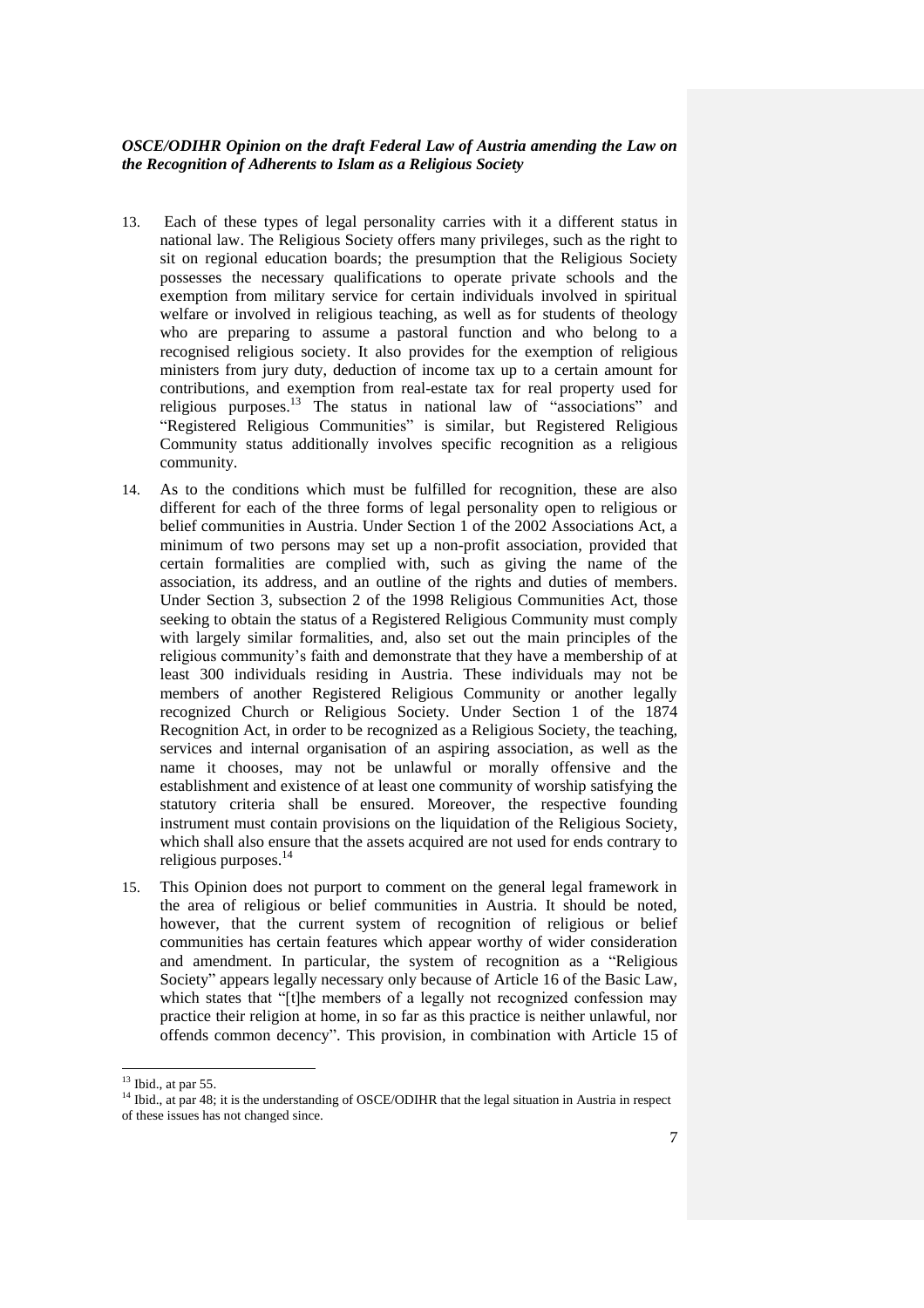the Basic Law, which grants the right of public and collective manifestation of the freedom of religion or belief only to religious societies, would not appear to be in line with the subsequent treaty obligations entered into by Austria, such as the ECHR and ICCPR.

16. In essence, the starting point of the two provisions in the Basic Law appears to be that state recognition is a pre-condition for being allowed to practice religion in public. International human rights law, by contrast, takes as its starting point that the freedom of religion or belief may be exercised in public and in community with others, and permits state restrictions to these rights only if justified under strict conditions (cf. Article 9 ECHR and Article 18 ICCPR). International standards recognize that neither the collective nor the public exercise of the freedom of religion or belief in public is, or should be subject to prior recognition or permission by the State.<sup>15</sup> If this basic standard were transposed into the Basic Law, then it would not appear necessary to legally recognize religious societies (or recognized religious communities), since all religious groups and communities could then exercise their rights freely and in public without prior State permission. Specific legal acts could then still grant certain privileges to particular religious communities, e.g. tax benefits, or exemptions from certain state duties (as does the draft Law in question), while ensuring that all religious communities fulfilling certain pre-determined criteria have equal opportunities to obtain such privileges.<sup>16</sup> Consideration should thus be given to amending Articles 15 and 16 of the Basic Law to more closely reflect the definition of the freedom of religion or belief as contained in international instruments, such as, for example, Article 9 of the ECHR.

#### **3. Recognition and Denial or Revocation of Recognition of Islamic Religious Societies**

#### *3.1 Grounds for Recognition of Islamic Religious Societies*

- 17. The draft Law regulates the creation of Islamic Religious Societies and communities of worship in Austria. It grants a series of privileges to Islamic Religious Societies, including the provision of Islamic spiritual care (*religiöse Betreuung*) for members of the federal armed forces, individuals in penitentiary institutions, as well as individuals in hospitals and care homes (Section 11), protection of the observance of dietary requirements (Section 12), the creation of an Islamic studies section at Vienna University (Section 15) and the protection of Islamic cemeteries and burial sites (Section 16).
- 18. In its transitional provisions (Section 23, subsections 1 and 2), the draft Law specifies that those Islamic Religious Societies that exist when the Law is

<sup>&</sup>lt;sup>15</sup> ECHR, Article 9; ICCPR, Article 18; Joint Guidelines on Legal Personality, par 10, and the sources cited there.

<sup>16</sup> ECtHR 25 September 2012, *Jehovas Zeugen in Österreich v. Austria*, appl. no. 27540/05, par 32; ECtHR 10 December 2009, *Koppi v. Austria,* appl. No. 33001/03, par 92; ECtHR 9 December 2010, *Savez Crkava "Riječ Života" and others v. Croatia,* appl. no. 7798/08, par 85; the Freedom of Religion or Belief Guidelines, par F (2); Joint Guidelines on Legal Personality, pars 38-42; *Opinion on act ccvi of 2011 on the right to freedom of conscience and religion and the legal status of churches, denominations and religious communities of Hungary*, CDL-AD(2012)004, par 46.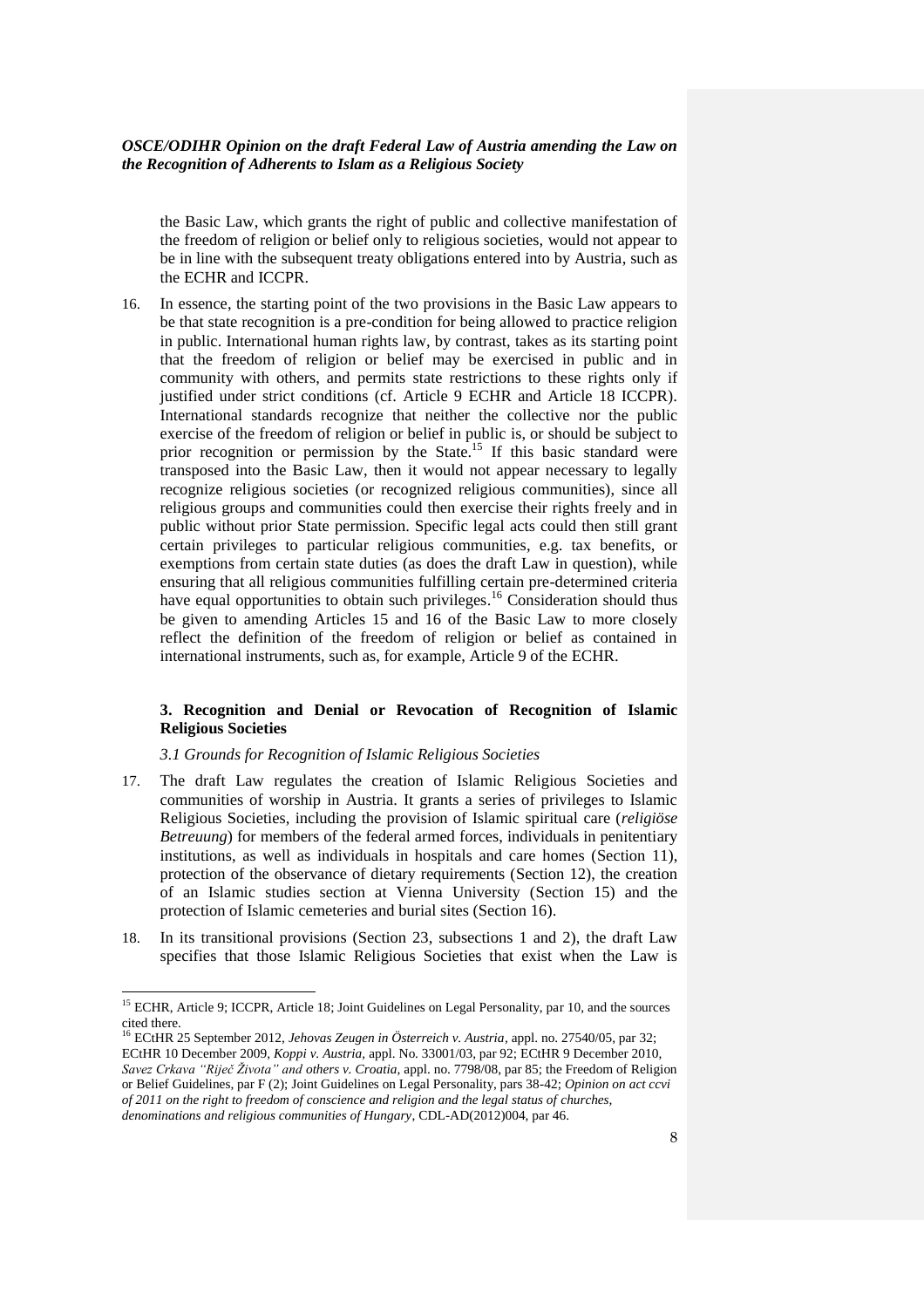passed (there are currently two) shall continue to be recognized as such, but that the changes in their founding instruments required by the then passed Law shall be made in time for the next elections of their elected bodies. It is also possible for new Islamic Religious Societies to be created.

- 19. The draft Law places the recognition of Islamic societies under the authority of the Federal Chancellor (Section 3). In order to obtain recognition as a religious society, the draft Law sets out a number of requirements. A religious society must have a stable, durable existence and it should be economically selfsufficient (Section 4, subsection 1). The elements of stability and durability are considered to be in place where the applicant society is a Recognized Religious Community and where at least 2/1000 (two in one thousand) of the population of Austria belong to the confession in question, i.e. around 17.000 individuals.<sup>17</sup> In addition, it must use its income and capital only for religious purposes, including charitable purposes (Section 4, subsection 2), it must have a positive basic attitude (*positive Grundeinstellung*) towards the State and society (Section 4, subsection 3) and there may be no unlawful disruption of the society's relationship to existing churches and religious societies and to other religious communities (Section 4, subsection 4).
- 20. Some comments may be made regarding the requirements for recognition as a Religious Society under Section 4. First, the requirement of having a basic positive attitude towards the state and society (subsection 3) appears to be rather vague. Such a generally worded provision is open to a variety of interpretations as to when such an attitude will be considered to exist, and thus risks being applied in an inconsistent manner. Moreover, it is not clear whether it refers to the attitude of the entire applicant society (which would be difficult to determine in practice), or part of it, or merely to the attitude of its leaders. It is recommended to clarify this provision further, in particular by stating how such a positive basic attitude shall be demonstrated, or to remove it from the draft Law as a requirement for recognition.
- 21. Second, the requirement that there be no unlawful disruption of the relationship to existing churches and religious societies, and to other religious communities (subsection 4) is also not clear. It is difficult to see when such a disruption would be considered to exist, and in particular what type of disruption would be considered significant enough to deny recognition as a Religious Society (seeing as such denial would need to be necessary in a democratic society to protect other vested interests of the State, such as public order, or the rights and freedom of others). Moreover, it is not apparent what would be considered a lawful disruption, and what would qualify as an unlawful disruption. Given the difficulties in defining these elements of Section 4, subsection 4, the current wording of this provision would likewise risk being applied in an arbitrary manner. It is recommended to remove, or to substantially clarify this ground for denial of recognition.

 $17$  The population of Austria in the 2013 census was 8.477.230; see [http://www.statistik.at/web\\_de/statistiken/bevoelkerung/index.html.](http://www.statistik.at/web_de/statistiken/bevoelkerung/index.html)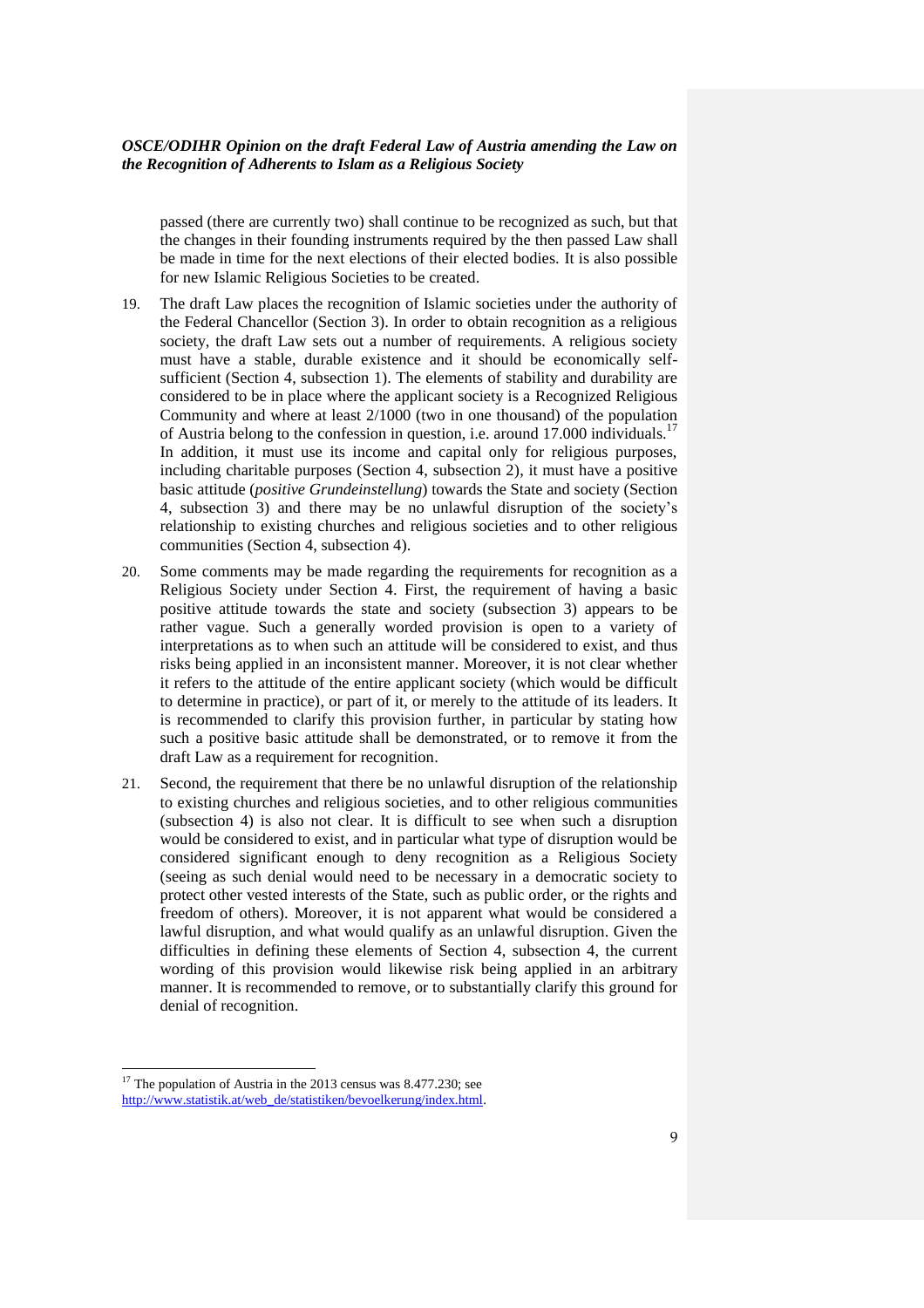#### *3.2 Grounds for Denial of Religious Society Status*

- 22. Under Section 5, subsection 1 (1), the Federal Chancellor shall deny the request for recognition as an Islamic Religious Society where this is, in relation to its doctrine or the application thereof, necessary in a democratic society for the protection of public security, public order, health or morals or for the protection of the rights and freedoms of others. The same subsection goes on to note that these grounds will be considered to exist in cases of incitement to illegal behavior; an impediment to the psychological development of minors; a violation of psychological integrity, or where psychotherapeutic methods are used, especially for the purposes of religious indoctrination. Additionally, subsections 2 and 3 provide that recognition as a Religious Society shall also be denied where the applicant society's constituent instrument does not meet the requirements of Section 4 or violates Section 6, which lists a range of issues that must be covered in the constituent instrument (such as the society's name, seat, acquisition and loss of membership, rights and duties of members, its doctrine, internal organization, traditions, etc.).
- 23. The grounds for denial to recognize an Islamic Religious Society mentioned in Section 5, subsection 1 (1) appear to be worded as examples of measures which may be considered necessary in a democratic society in the interests of, e.g., public (or national) security, public order, or the rights and freedoms of others. <sup>18</sup> Violations of the psychological integrity of individuals in general, and of minors in particular, as well as the use of psychotherapeutic measures for the purposes of religious indoctrination, certainly appear to be of legitimate concern, and would be relevant in deciding whether a measure is 'necessary in a democratic society'. At the same time, it is difficult to ascertain what type of behaviour would be considered grave enough to constitute such violations, or measures in practice, which may also be difficult to prove (or disprove, depending on where the burden of proof lies). Moreover, it may be difficult to determine in practice whether such violations or measures are undertaken by individual members of an applicant society, or by the society as a whole. There is a risk that such refusal of recognition, a measure affecting many different individuals, would be targeting an entire community, rather than those individuals engaging in these practices. <sup>19</sup> The provision as it stands now would appear to be insufficiently clear to meet the international principle of legality, which requires that any interference with the right to freedom of religion or belief shall be narrowly and clearly **worded**. It is thus recommended to remove, or to substantially revise the referenced examples of grounds for denial of legal personality contained in subsection 1 of Section 5, subsection 1.
- 24. Under Article 5 subsection 1 (2), recognition as a Religious Society shall also be denied if the requirements set out under Article 4 of the draft Law are not met. Given the unclear nature of these requirements, and the wide range of possible interpretations of what they mean (see pars  $20-21$  supra), the relevant provisions in Article 4 should be substantively amended or deleted.

<sup>&</sup>lt;sup>18</sup> It is noted here that these provisions mirror the content of Section 5, subsection 1 of the 1998 Religious Communities Act.

<sup>&</sup>lt;sup>19</sup> Cf. Joint Guidelines on Legal Personality, par 34.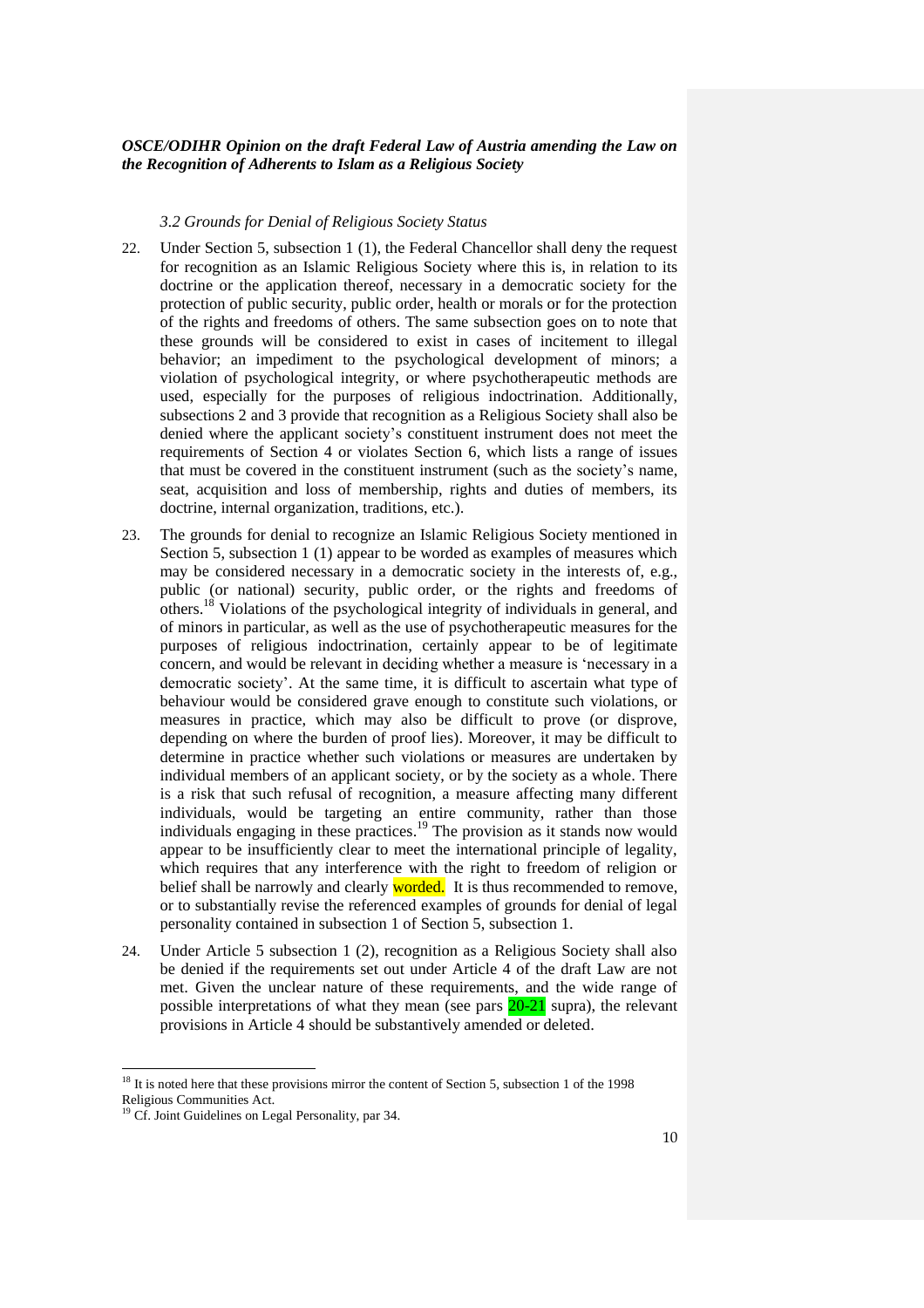- 25. Under Section 5, subsection 1 (3), denial of recognition is also possible if the constituent instrument of an applicant society does not meet the requirements of Article 6 of the draft Law. This provision, in its subsection 1 (5), requires that a Religious Society's constituent instrument must contain a statement of its doctrine, including a text with the core source of its religious faith, which shall be in the German language, and must be separate from existing legally recognized religious societies, confessional societies, or religious societies covered by the draft Law. The draft Law specifies the core source of the Islamic faith as the Qur'an.
- 26. With regard to this particular provision, the relevant explanatory note attached to the draft Law specifies that the translation of the religious text "represent(s) an important source of clarification for future questions concerning whether a religious teaching is distinct from pre-existing teaching". However, it is questionable whether a state body, in this case the Federal Chancellor, is able to, or should be involved in determining the nature of a religious teaching, and whether it is the same or different from other such teaching.
- 27. In this context, it is recalled that, at the international level, "there is a trend towards extricating the State from doctrinal and theological matters".<sup>20</sup> A State should be very reluctant to involve itself in any matters regarding issues of faith, belief or the internal organization of a religious group.<sup>21</sup> Moreover the European Court of Human Rights has recently reaffirmed that "the State's duty of neutrality and impartiality is incompatible with any power on the State's part to assess the legitimacy of religious beliefs or the ways in which those beliefs are expressed." $22$  It is thus not up to the State, but rather up to the religious entity itself to determine the nature of its religious teachings, and interpret them accordingly. In light of the above, it would not appear appropriate for the Federal Chancellor to determine whether the religious teaching of an applicant society is distinct from pre-existing teaching or not. Any such determination would constitute an interference with the essence of the right to freedom of religion or belief, which would not be justifiable under international law standards.
- 28. In addition, the various legal acts on recognition of other Religious Societies in Austria do not contain a similar provision. To introduce such a requirement only for Islamic Religious Societies appears, therefore to be a potentially discriminatory treatment of these societies, and would require very compelling reasons.
- 29. It is also noted here that Islamic Religious Societies are already recognized (under the currently applicable 1912 Law on Islamic Religious Societies, and, with respect to the Alevi community, by a Law of 22 May 2013). To impose this new requirement on them constitutes a change in their existing legal position. As the Joint Guidelines on Legal Personality note, where laws operate retroactively or fail to protect vested interests of religious or belief

<sup>20</sup> The Freedom of Religion or Belief Guidelines, at D; cf. ECtHR 26 October 2000 *Hasan and Chaush v Bulgaria,* appl. no. 30985/96, par 62: *Metropolitan Church of Bessarabia v. Moldova,* appl. no. 45701/99, pars 118 and 123.

 $^{21}$  the Freedom of Religion or Belief Guidelines, at D.

<sup>22</sup> ECtHR1 July 2014, *S.A.S. v. France*, appl. no. 43835/11, par 55.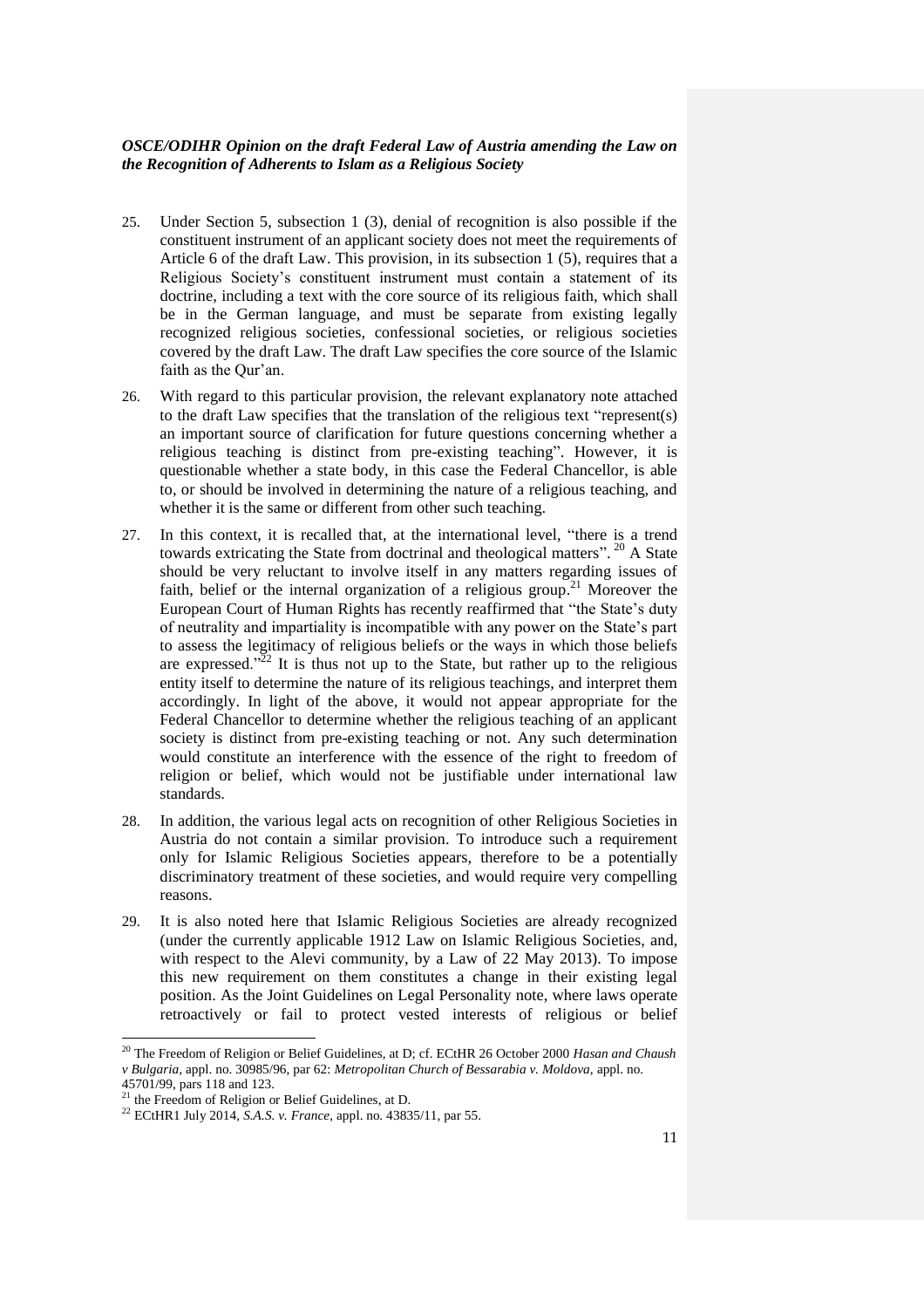organizations, the state is under a duty to demonstrate what objective reasons would justify a change in existing legislation, and show that the proposed legislation does not interfere with the freedom of religion or belief more than is strictly necessary in light of those objective reasons.<sup>23</sup> Since the draft Law already foresees the continued existence of two recognized Islamic Religious Societies, it is difficult to see why, with regard to these Religious Societies, it would be necessary for them to translate the Qur'an, and submit the translated text to the scrutiny of the Federal Chancellor.

30. Given the concerns raised above, it is therefore recommended to remove the provision requiring the submission of a German translation of the Qur'an from Section 6, subsection 1 (5).

#### *3.3 Grounds for Revocation of Religious Society Status*

- 31. Section 5, subsection 2 of the draft Law regulates the revocation of the recognition of Islamic Religious Societies and their constituent communities of worship. It provides that the Federal Chancellor shall revoke the recognition of a Religious Society, or the legal personality of a community of worship, where they no longer fulfill the criteria for such recognition under Sections 4 or 8 respectively (Section 5, subsection 2 (1)). The Federal Chancellor may also revoke recognition where a ground for denying recognition continues to exist despite his/her request to end this situation, and where the constituent instrument of the religious society or the statute of a community of worship is violated, or where obligations related to recognition are not fulfilled, despite the request to do so (subsection 1 (2) and (3)).
- 32. The reference to Section 4 applies to religious societies, and means that the Federal Chancellor shall withdraw recognition of legal personality of a Religious Society where its membership falls below the threshold of 2/1000 citizens. It would also apply if the Religious Society is not able to finance itself independently (subparagraph 1); where income and capital are used for purposes other than religious ones (religious purposes includes charitable giving for religious purposes) (Section 4, subsection 2); in the absence of a positive attitude towards society and the State (Section 4, subsection 3) or the presence of an unlawful disruption in the relationship to existing churches and religious societies or other religious communities (subsection 4). The reference to subparagraph 8 applies to the constituent communities of worship, and would mean that the Federal Chancellor would have to order their dissolution if they were no longer able to support themselves financially (Section 8, subsection 3) or if the community of worship's membership falls below 300 members (Section 8, subsection 4).
- 33. The provisions aimed at revocation of legal personality appear excessively broad in nature. International standards provide that the withdrawal of legal

<sup>23</sup> ECtHR 8 April 2014, *Magyar Keresztény Mennonita Egyház and Others v. Hungary,* application no. 70945/11, par 84 and 104; Joint Guidelines on Legal Personality, par 34, and the sources cited there.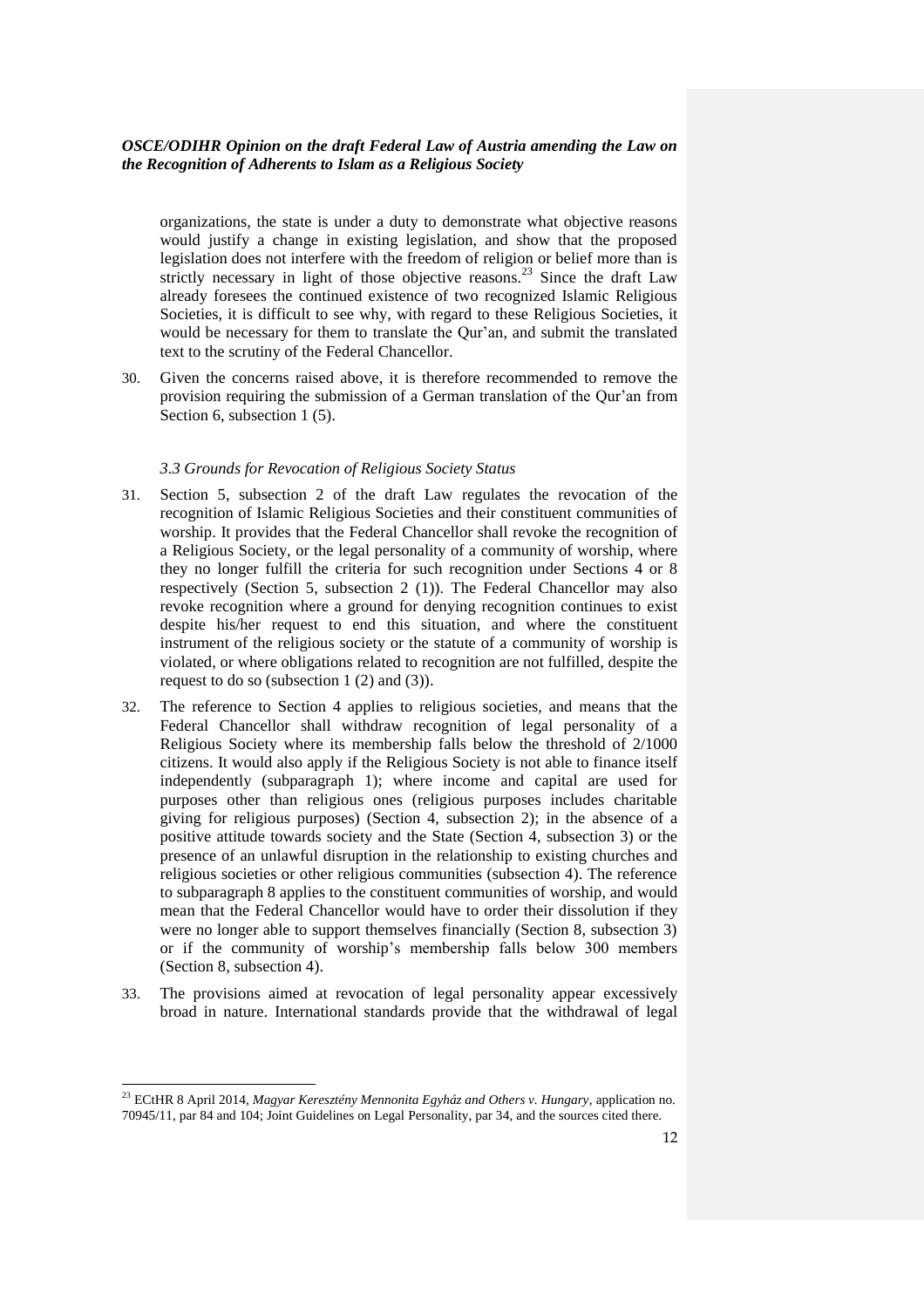personality should be a measure of last resort.<sup>24</sup> However, as they are currently phrased, revocation of a Religious Society's status, or revocation of the legal personality of a community of worship, may also occur in circumstances which would fall short of this threshold.

- 34. In relation to the latter, it appears that 300 persons is a fairly high threshold for a community of worship. Considering the relatively small size (in terms of population) of some municipalities in Austria, the relatively low percentage of Muslims in some areas, particularly outside the larger cities, and the wide variety of backgrounds of Muslims within Austria, many Islamic communities in Austria (including within the capital itself) may be smaller than this. Since they may not, under the draft Law, form any associations separate from recognized Religious Societies if they spread the religious doctrine of these Societies (*Verbreitung der Religionslehre*), this would mean that such smaller communities would have to operate without legal personality. In this context, it is noted that according to international standards, obtaining legal personality should not be contingent on a religious or belief community having a large minimum number of members.<sup>25</sup> It is therefore recommended to significantly reduce the minimum number of members required for legal personality of communities of worship. Moreover, Section 8, subsection 4, lists the preparation of a positive prognosis on the future development (presumably of the community of worship) through the Religious Society as one of the requirements for obtaining legal personality. While this could be a mere formality, such prognosis could at the same time be quite difficult to conduct; Section 8 also does not provide any indications of what such prognosis shall entail. It is recommended to clarify, or delete this point.
- 35. It is also noted that the grounds which are mentioned for revocation of Religious Society status may occur entirely inadvertently. The provisions of the constituent instrument of a Religious Society on the election of leaders may be violated, for example, when deadlines for their elections are missed by a day or two, or where other relatively minor or technical violations occur. Such minor infractions, which have no real negative effect, should not lead to the revocation of recognition of a Religious Society.
- 36. Finally, it is noted here that comparable legislation, such as, for example, the Law on the Israelite Religious Society, the Law on the Recognition of the external legal conditions for the Evangelical Church, or the Law on the Greek-Oriental Church, does not appear to contain any comparable provision which would result in revocation of legal personality. The restrictions placed on Islamic Religious Societies, and their constituent communities of worship, therefore appear not only disproportionate, but also greater than those placed on other, existing Religious Societies and therefore potentially discriminatory in nature. It is therefore recommended to reconsider the wide range of grounds for revocation of the legal personality of Religious Societies, and communities of

<sup>24</sup> Joint Guidelines on Legal Personality, par 33; cf. also ECtHR 8 October 2009, *Tebieti Mühafize Cemiyyeti and Israfilov v. Azerbaijan*, appl. no. 37083/03, para. 82; ECtHR 10 June 2010, *Jehova's Witnesses of Moscow and others v. Russia*, Application no. 302/02, para. 159.

<sup>&</sup>lt;sup>25</sup> Joint Guidelines on Legal Personality, par 27.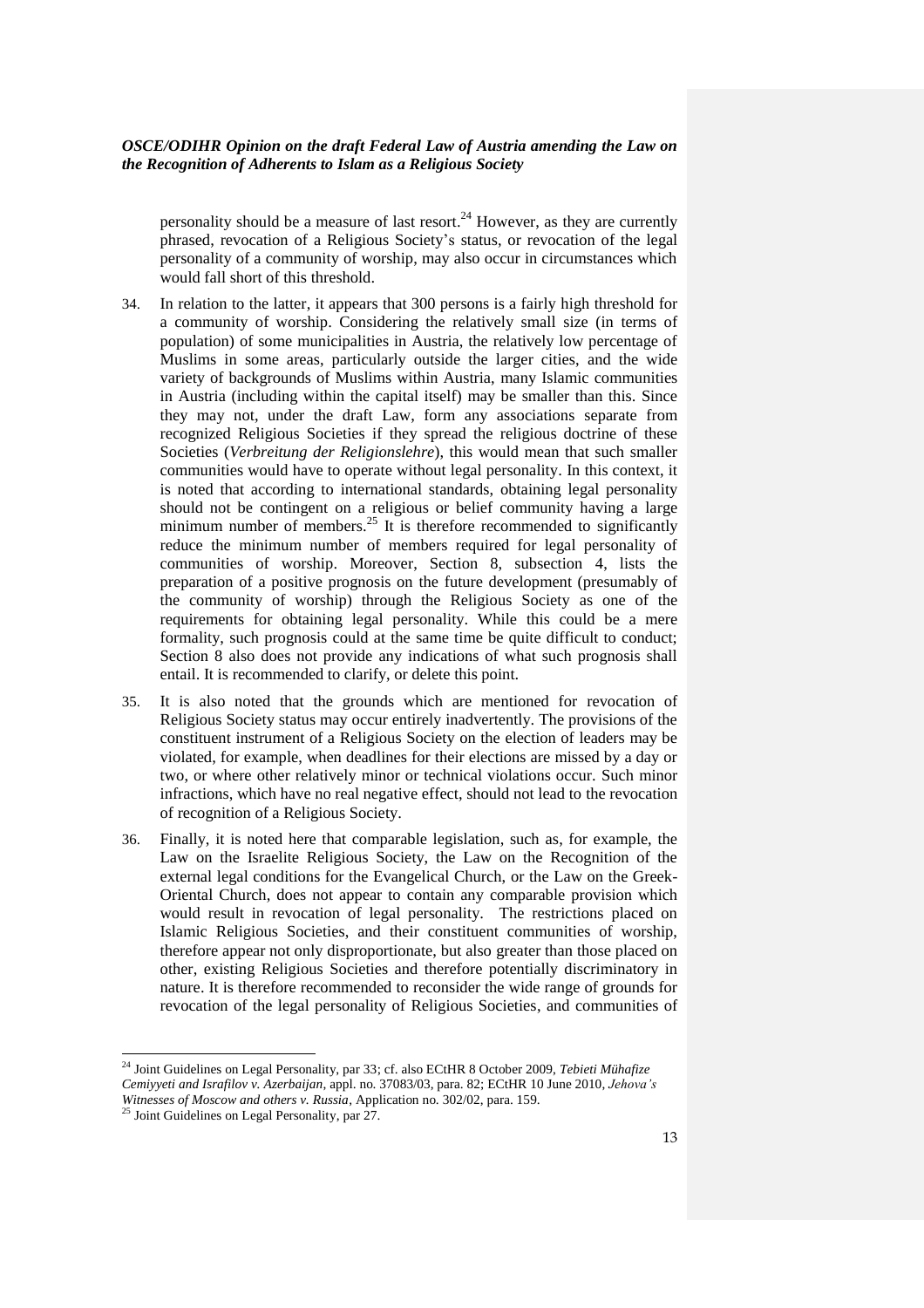worship in the draft Law, and to draft more targeted, narrowly worded provisions.

#### **4. Dissolution of Existing Associations**

- 37. Under the draft Law, the Federal Chancellor is, when issuing the decision to recognize Islamic Religious Societies, required to order the dissolution of all those associations whose purpose is to spread the religious doctrine of the recognized Religious Societies (Section 3, subsection 4). Moreover, the draft Law provides that such associations are to be dissolved by the Federal Interior Minister within six months of the entry into force of the draft Law (Section 23, subsection 3). $^{26}$
- 38. Dissolution has significant consequences for the status of these existing associations and their ability to engage in activities. For this reason, dissolution should be a matter of last resort under international standards. <sup>27</sup> Dissolution of religious communities may therefore take place only in case of grave and repeated violations endangering the public order, or other protected interest, if no other sanctions can be applied effectively, and when the principles of proportionality and subsidiarity are complied with.<sup>28</sup>
- 39. With regard to the current draft Law, it is very difficult to see how this would be the case. The measure appears to be general in nature, and does not seem to apply to the specific, individualized circumstances of existing associations which spread religious doctrine covered by Islamic Religious Societies. In particular, it is not clear why all such associations should automatically be dissolved; this would appear to lead to a situation where only (larger) Islamic Religious Societies retain legal personality status, which would fail to recognize the diversity within the Islamic Community, and would essentially mean that the State decides that certain (larger) religious groups may spread Islam, and others may not. If a group of Muslims wishes to be organized in the form of an association in order to spread Islamic doctrine, then, based on international religion or belief standards, they should be permitted to do so. Only very weighty reasons could be adduced for, in individual cases, not allowing this, including imminent threats of violence, or of violations of the rights and freedoms of others. Such blanket dissolution measures would not appear to be, per se, necessary in a democratic society for the protection of public safety and order, or for other reasons adduced by international standards. It is therefore recommended to re-discuss this provision, and, ultimately, to remove it from the draft Law.
- 40. Moreover, it is assumed here that the provision also means that future applications for association status by groups seeking to spread Islam outside of recognized religious societies shall be refused. If this is the case, it is noted here

 $\overline{\phantom{0}}$ 

**Comment [NT1]:** Significant? **Comment [RU2R1]:** I think weighty sounds better here

**Comment [RU3]:** Re-discuss sounds a bit strange-maybe 'to review this provision'?

 $26$  The provisions aimed at dissolution of Islamic societies not forming a part of recognized Islamic societies appears to mirror Section 2, subsection 4 of the 1998 Religious Communities Act, which requires dissolution of associations in the case of recognition of religious confessional communities under that Act.

 $27$  See above, footnote 24.

 $^\mathrm{28}$  Ibid.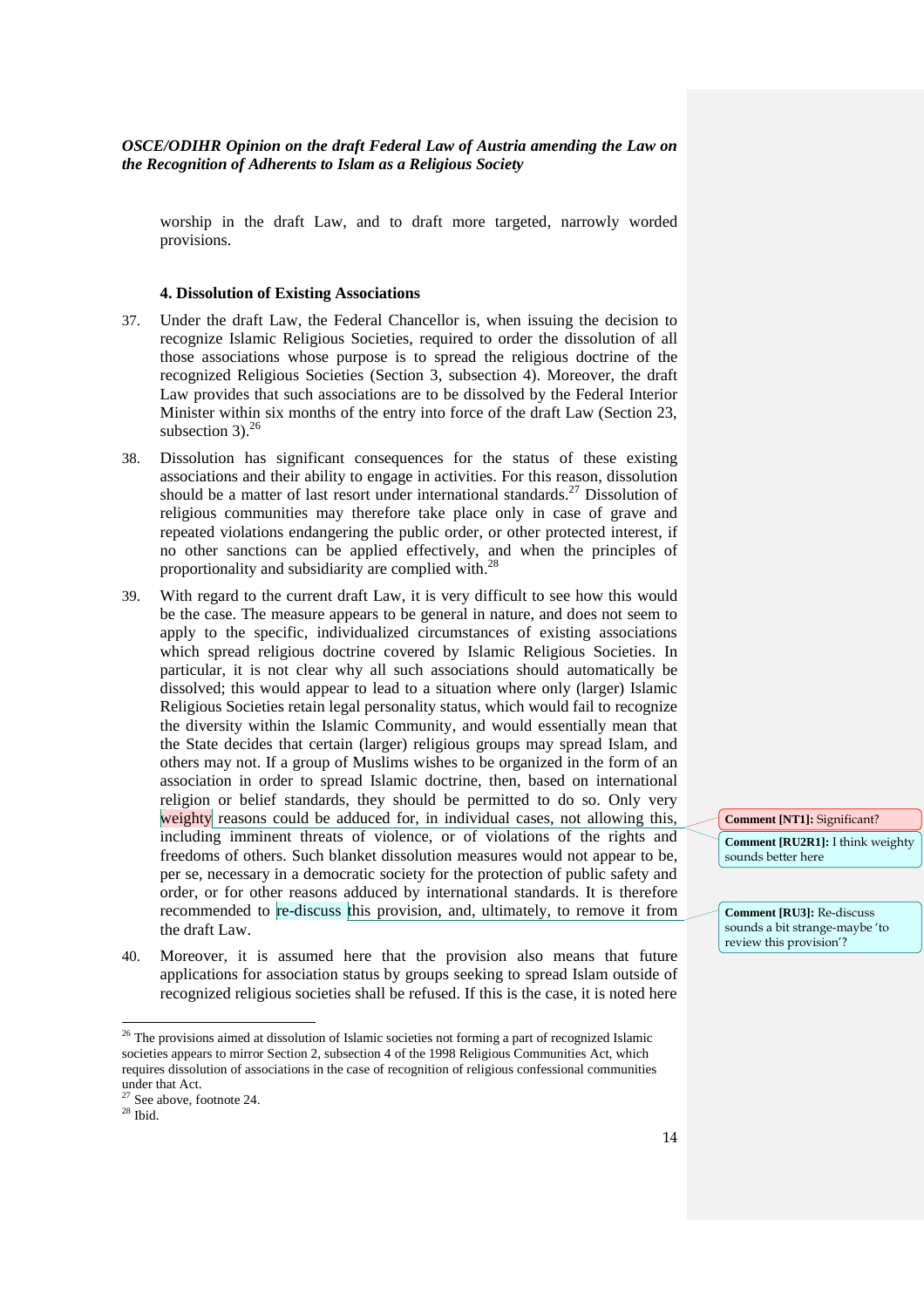that a refusal by the state to accord legal personality status to an association of individuals, based on a religion or belief, likewise amounts to an interference with the exercise of the right to freedom of religion or belief, in connection with the general right to freedom of association.<sup>29</sup> In order to justify a restriction to the right to access to legal personality, it must be shown under Article 9 of the ECHR and Article 18 of the ICCPR that an interference is prescribed by law; has the purpose of protecting public safety, (public) order, health, or morals or the fundamental rights and freedoms of others; is necessary for the achievement of one of these purposes and proportionate to the intended aim; and is not imposed for discriminatory purposes or applied in a discriminatory manner.<sup>30</sup>

- 41. Based on these criteria, and also the grounds already raised with regard to the dissolution of associations under pars  $38-39$  supra, it is difficult to see how a future refusal to grant association status to those seeking to spread Islam would be justifiable. The spreading of religious doctrine is clearly protected by international standards, and a very high threshold needs to be met before a refusal to seek legal personality status for this purpose can be justified. The measure contemplated in the draft Law, however, would apply to all such associations, without any individualized justification, and regardless of potential violations of law. It is also noted that the measure may be discriminatory in nature, as it applies only to Islamic associations, and not to other associations.
- 42. It could be argued that under current Austrian law, those wishing to spread Islam could seek Registered Religious Community status, or that they could apply for Religious Society Status. However, as noted above, applications for status as a Religious Society would require membership of two in 1000 individuals residing in Austria (i.e. around 17.000 individuals) whereas applications for status as a Registered Religious Community would still require 300 members. This places higher thresholds on those seeking status as an association for the purposes of spreading Islam, than on those seeking to associate for other purposes, which would constitute discrimination on the grounds of religion. In the absence of any justification for this, such treatment would violate Article 14 of the ECHR (prohibition of discrimination) in connection with Article 9 ECHR (freedom of thought, conscience and religion). Since the measure is a wholesale measure affecting all associations wishing to spread Islam, it is difficult to see how this provision could be considered proportionate to a legitimate aim, or necessary in a democratic society.

<sup>29</sup> ECtHR 1 October 2009*, Kimlya and Others v. Russia,* appl. nos. 76836/01 and 32782/03*,* par 84; ECtHR 10 June 2010, *Jehova's Witnesses of Moscow and others v. Russia*, appl. No. 302/02, par 101; ECtHR 17 February 2004, *Gorzelik and Others v. Poland,* Appl. No. 44158/98, par 52 and ECtHR 1 July 1998, *Sidiropoulos and Others v. Greece*, appl. No. 26695/95, par 31; *Opinion on Legal Status of Religious Communities in Turkey and the Right of the orthodox Patriarchate of Istanbul to use the adjective "Ecumenical"* (12-13 March 2010), CDL-AD(2010)005, pars 6 & 9; *Joint opinion on the draft law on freedoms of conscience and religion and on the laws making amendments and supplements to the criminal code, the administrative offences code and the law on the relations between the Republic of Armenia and the Holy Armenian Apostolic Church of the Republic of Armenia by the Venice Commission and the OSCE/ODIHR*, CDL-AD(2011)028, par 64; Freedom of Religion or Belief Guidelines, par 8.

<sup>&</sup>lt;sup>30</sup> Joint Guidelines on Legal Personality, pars 5 and 19 and the sources cited there.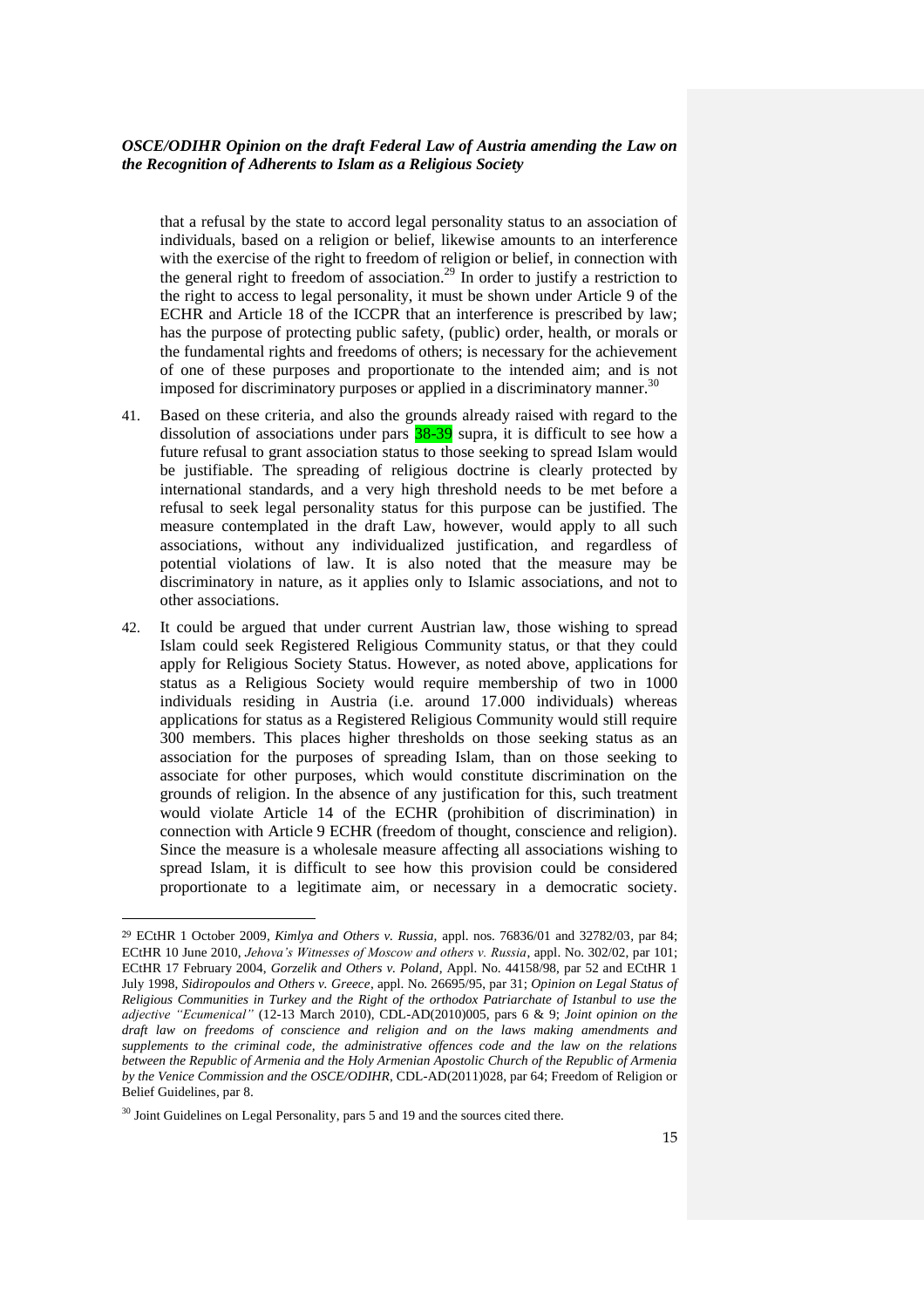Moreover, such blanket prohibition negatively affects, in particular, smaller groups within Islam which may wish to seek legal personality status, who are placed at a disadvantage vis-à-vis larger groups; this amounts to discrimination of minority communities.

43. More generally, the provisions on dissolution of existing association, as well as the provisions of Section 6 requiring the communities of worship to be accounted for as part of Religious Societies, albeit with respect for their diverse traditions (see in particular Section 6, subsection 1 (6) and (7)), appear to combine all Muslims in Austria under a single leadership, or at least under the leadership of certain larger Religious Societies recognized under the draft Law (see in particular section 7, subsection 1, which makes the Religious Society the religious community's "highest authority"). This fails to recognize the diversity which may arise within religious communities, including the Islamic community. In this context, it is noted that Islam is not a centrally organized hierarchical religion, and that many smaller groups exist which, in addition to the difficulties posed by acquiring legal personality status, would perhaps not even opt for such status, for example because they do not feel represented by the larger Religious Societies. Although the draft Law requires respect for diverse traditions to be anchored in the founding instruments, this still does not take into consideration that not all associations wishing to spread Islamic doctrine may want to exist within the framework of an existing Religious Society. For the above reasons, it is recommended to remove the provisions on the dissolution of associations with the purpose of spreading Islam from the draft Law.

#### **5. Autonomy of Islamic Religious Societies**

 $\overline{a}$ 

44. International human rights law provides for the autonomy of religious or belief communities.<sup>31</sup> States should ensure that national law leaves it to the religious or belief community itself to decide on its leadership<sup>32</sup>, its internal rules<sup>33</sup>, the

<sup>31</sup> ECHR 9 July 2013, *Sindicatul "Păstorul cel Bun" v. Romania*, appl. no[. 2330/09,](http://hudoc.echr.coe.int/sites/eng/Pages/search.aspx#{"appno":["2330/09"]}) par 136-138; ECtHR 12 June 2014, *Fernández Martínez v. Spain*, appl. no. [56030/07,](http://hudoc.echr.coe.int/sites/eng/Pages/search.aspx#{"appno":["56030/07"]}) par 127-130; Joint Guidelines on Legal Personality, par 31; *Joint Opinion on the Law on Freedom of Religious Belief of the Republic of Azerbaijan by the Venice Commission and the OSCE/ODIHR, adopted by the Venice Commission at its 92nd Plenary Session (Venice, 12-13 October 2012)*, CDL-AD(2012)022 CDL-AD(2012)022, par 72; *Opinion on the Draft Law regarding the Religious Freedom and the General Regime of Religions in Romania adopted by the Venice Commission at its 64th plenary session (Venice, 21-22 October 2005)*, CDL-AD(2005)037, par 20; *Opinion on the Draft Law on the insertion of amendments on Freedom of Conscience and Religious Organisations in Ukraine adopted by the Venice Commission at its 68th Plenary Session (Venice, 13-14 October 2006)*, CDL-AD(2006)030, par30; Freedom of Religion or Belief Guidelines, section D.

<sup>32</sup> ECtHR 22 January 2009, *Case of Holy Synod of the Bulgarian Orthodox Church (Metropolitan Inokentiy) and others v. Bulgaria,* appl. nos. 412/03 and 35677/04. par 118-121; see ECtHR 14 March 2003, *Serif v. Greece*, appl. no. 38178/97, pars 49, 52 and 53; ECtHR 26 October 2000, *Hasan and Chaush v Bulgaria,* appl. no. 30985/96*,* pars 62 and 78; ECtHR 13 December 2001, *Metropolitan Church of Bessarabia v. Moldova,* appl. no. 45701/99, pars 118 and 123; and ECtHR 16 December 2004, *Supreme Holy Council of the Muslim Community*, appl. No. 39023/97, par 96.

<sup>33</sup> *Joint Opinion on the Law on Freedom of Religious Belief of the Republic of Azerbaijan by the Venice Commission and the OSCE/ODIHR, adopted by the Venice Commission at its 92nd Plenary Session (Venice, 12-13 October 2012)*, CDL-AD(2012)022, par 76.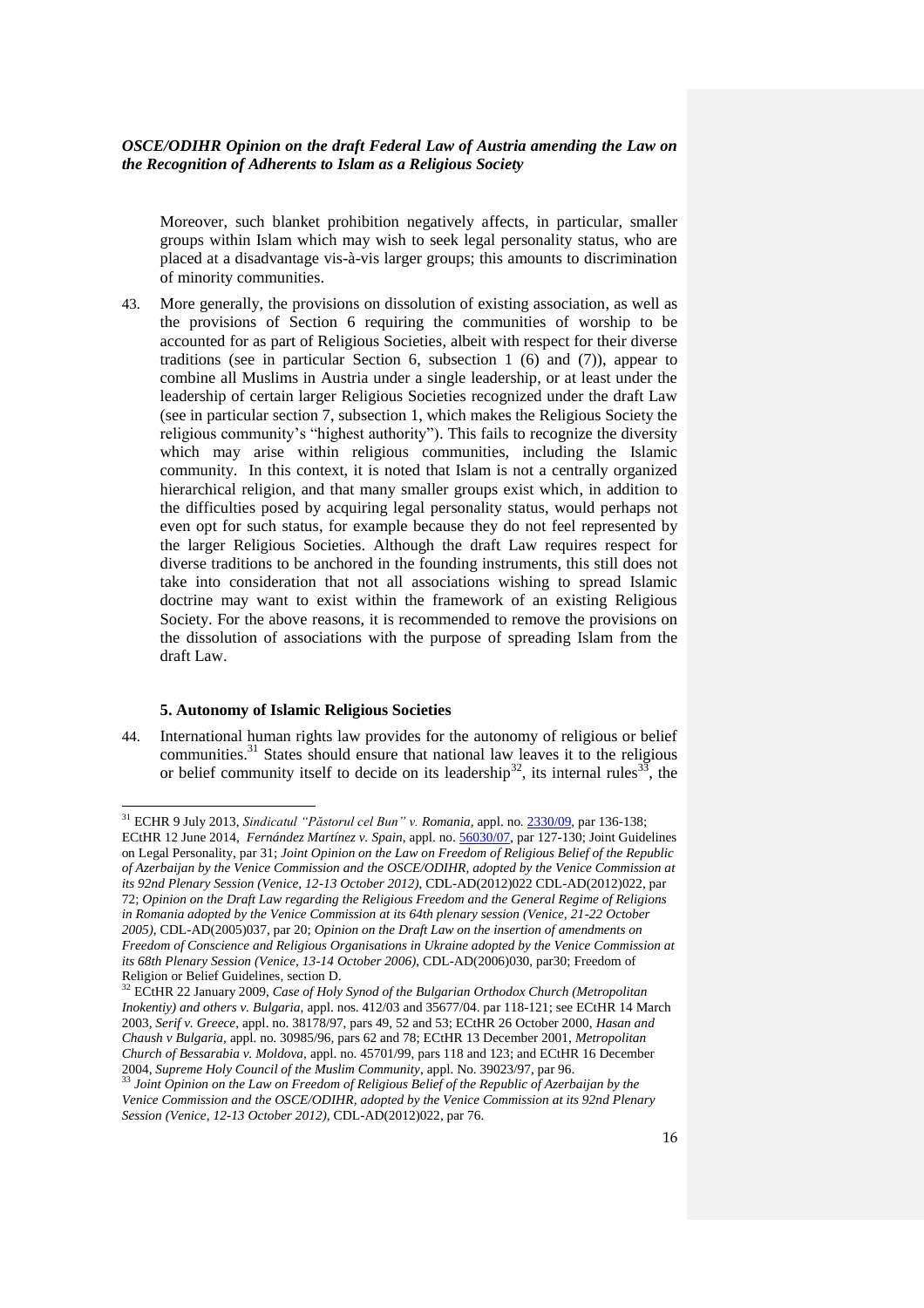substantive content of its beliefs<sup>34</sup>, the structure of the community and methods of appointment of the clergy<sup>35</sup> and its name and other symbols.<sup>36</sup> In particular, the State should refrain from a substantive as opposed to a formal review of the statute and character of a religious organization. 37

- 45. The draft Law foresees that Islamic Religious Societies shall be independent and enjoy autonomy in their own affairs (cf. e.g. Section 2). However, Section 2, subsection 3 of the draft Law also notes that such entities may not invoke their doctrine to avoid implementing State law, except where the State law in question foresees this possibility. The need for this provision may be questionable, given that all individuals are held to abide by the law of their country, and that Section 2 does not specify or make explicit references to the exceptions that it refers to. Consideration may thus be given to either making this provision more explicit, or to deleting it.
- 46. Under Section 17, subsection 1 of the draft Law, the constituent instruments of religious societies, as well as the statutes of their communities of worship and procedural documents based on these instruments and statutes, require, both for their valid adoption and amendment, the approval of the Federal Chancellor. Any such amendments only enter into force on the day after the Federal Chancellor has approved them (Section 17, subsection 3).
- 47. These measures constitute a very significant interference with the autonomy of Islamic Religious Societies in Austria, as it means that such societies will not be able to introduce even minor or essentially technical changes to their constituent instrument without the approval of the Federal Chancellor. The same applies to the statutes of their constituent communities of worship. As noted above, under international standards, the internal rules of religious communities are a matter for those communities themselves $38$ , except in cases where interference in the autonomy of a religious community is necessary in a democratic society and proportionate to a legitimate aim.
- 48. It is noted here that the draft Law under review aims to provide Islamic Religious Societies with certain privileges, which, as mentioned earlier, even go beyond the privileges granted to Religious Societies in general. For this reason, it may be legitimate to subject prospective Religious Societies to somewhat more intensive scrutiny than other such societies. However, the measures contemplated in Section 17 do not appear to limit the scrutiny of the Federal Chancellor in any way, and there is no indication that this scrutiny is merely

<sup>34</sup> Interim joint opinion on the law on making amendments and supplements to the law on freedom of *conscience and religious organisations and on the laws on amending the criminal code; the administrative offences code and the law on charity of the Republic of Armenia by the Venice Commission and OSCE/ODIHR*, CDL-AD(2010)054, paras. 54 & 90. *Opinion on the draft law on the legal status of a church, a religious community and a religious group of "The former Yugoslav Republic of Macedonia", adopted by the Venice Commission at its 70th Plenary Session (Venice, 16-*

*<sup>17</sup> March 2007)*, CDL-AD(2007)005, par 46.

 $\frac{35}{35}$  UN SR Report on Recognition, par 56.

<sup>&</sup>lt;sup>36</sup> Joint Guidelines on Legal Personality, par 31.

<sup>37</sup> *Joint opinion on the law on freedom of religious belief of the Republic of Azerbaijan by the Venice Commission and the OSCE/ODIHR*, CDL-AD(2012)022, par 80.

ee above, footnote 33.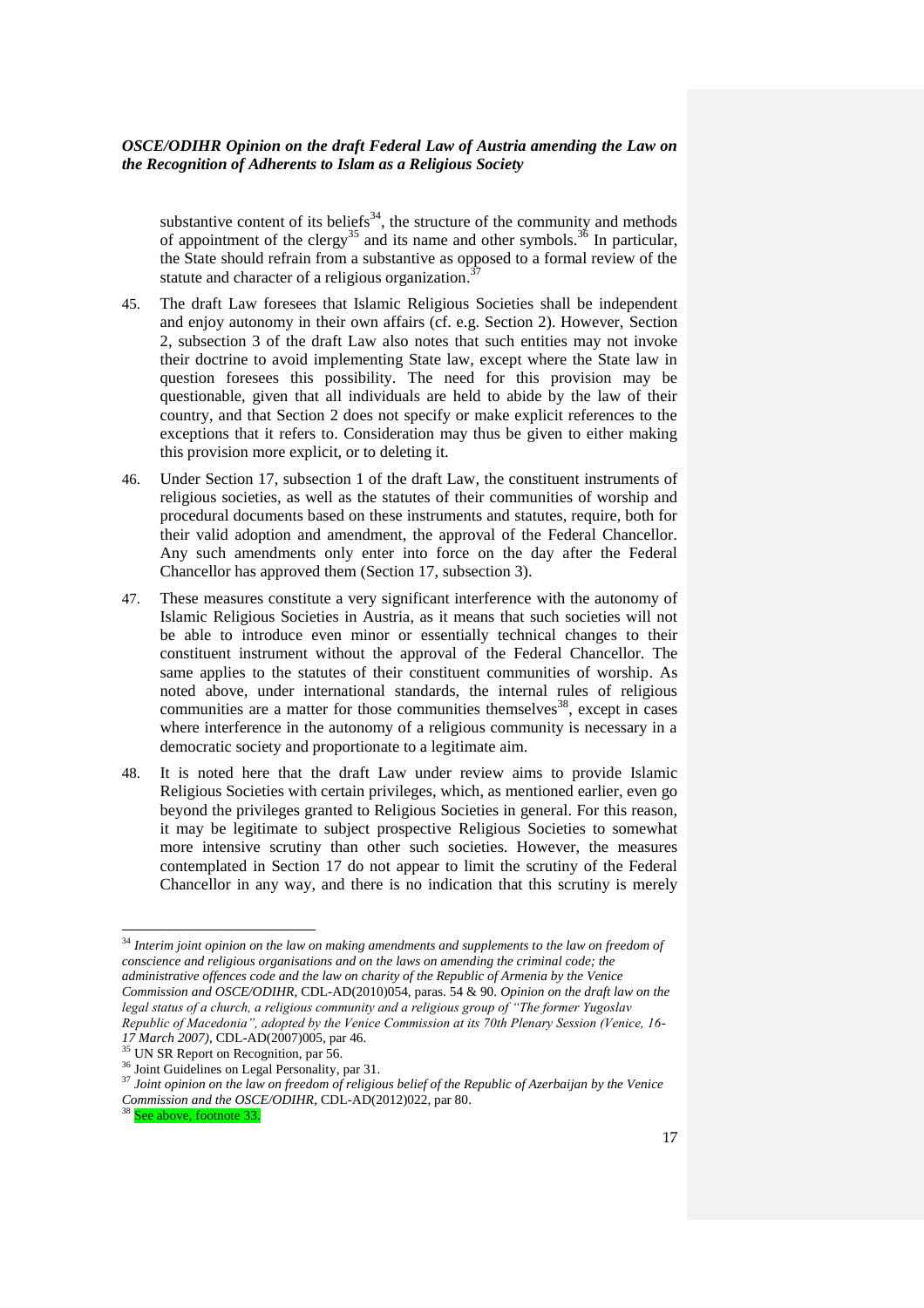formal in nature.<sup>39</sup> No reference to the principles of proportionality or necessity is contained in Section 17, nor does this provision mention what shall happen if the Federal Chancellor should refuse to approve (changes to) constituent instruments of Religious Societies or statues of communities of worship.

- 49. In addition, neither the laws by which other Religious Societies are recognized, nor the 1874 Recognition Act, appear to contain similar provisions. This means that prospective Islamic Religious Societies are subject to greater State control than others, and places them at a distinct disadvantage towards other recognized Religious Societies.
- 50. It is therefore recommended to remove the power of the Federal Chancellor to approve of (changes to) constituent instruments of Islamic Religious Societies or the statutes of their constituent communities of worship. While the draft Law may require the Islamic Religious Societies to submit their constituent instruments to the Federal Chancellor, he/she should not have any influence over the contents of such by-laws, which should acquire effect based on an internal procedure of the Religious Society, but not based on the Chancellor's consent. The same applies to statutes of communities of worship.
- 51. Similarly, the draft Law appears to foresee the involvement of the Federal Chancellor in confirming the results of elections; he/she also serves as a complaints body under Article 20 in such cases. This creates a very significant involvement by the Government in the election of a Religious Society's leadership, which is difficult to justify under the principle of autonomy. It is recommended to reconsider the respective provisions in Article 20.
- 52. Furthermore, Section 11 contains quite explicit requirements for those persons wishing to exercise spiritual care. It should be noted that in principle, it is for a religious community itself to decide who may exercise spiritual care. Under Section 11, prospective individuals shall have at least 3 years of relevant professional experience and knowledge of the German language at the university-qualifying level [*Reifeprüfung*], and shall also have their main and actual residence in Austria. This restricts the scope of persons who will qualify for such tasks, and to an extent reduces the autonomy of the Religious Societies to select such persons themselves. It is unclear what the legitimate aim of such a provision would be, and even more why this would be necessary in a democratic society. Given these concerns, it is thus recommended to delete this provision.
- 53. Another interference with the principle of autonomy contained in the draft Law is the automatic dismissal of religious functionaries provided by Section 14 of the draft Law in case they have committed criminal acts, or have otherwise jeopardized public safety or order, health and moral, or the rights and freedoms of others. This constitutes a serious limitation of the right of religious communities "to select, appoint and replace their personnel in accordance with their respective requirements and standards" (Principle 16.4, Vienna Document).<sup>40</sup> Although this provision arguably pursues a legitimate aim, automatic dismissal would nevertheless constitute a disproportionate

<sup>&</sup>lt;sup>39</sup> See above, footnote 37.

<sup>40</sup> Cf. also Joint Guidelines on Legal Personality, par 34.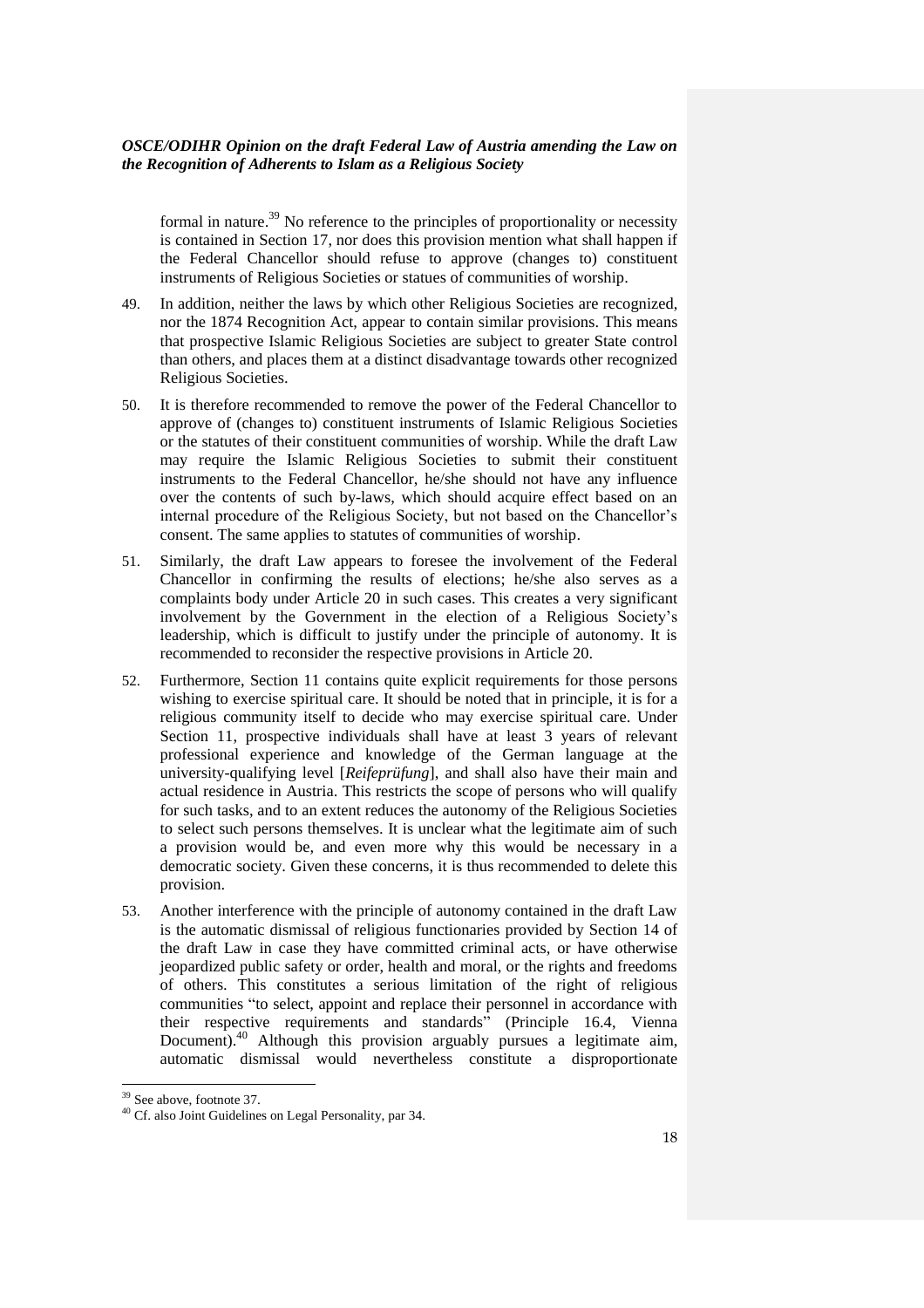interference with the autonomy of Religious Societies, since the societies themselves should decide on the appointment or dismissal of their functionaries. This provision should thus be reconsidered, and ideally deleted.

- 54. Similar arguments may be made regarding Section 21, subsection 2, which provides for court-appointed trustees in cases where an appointed leader of a Religious Society or a community of worship has exceeded his/her term of office by more than six months, or are otherwise not able to function as such. As stated in the previous paragraph, it should be up to a Religious Society itself to decide on its leadership, and not up to a court, or the Federal Chancellor (who may institute such proceedings before court). The current provision would thus not appear to be in line with the principle of autonomy of religious or belief communities. It is recommended to consider deleting this provision from the draft Law. At a minimum, should such a provision be maintained, previous consultations with remaining religious leaders, as well as the community in question, should be ensured to the maximum extent possible, so that the process of selecting a trustee fully reflects their needs and wishes.
- 55. Finally, it is noted that the draft Law foresees a curriculum for Islamictheological studies at Vienna University (Section 15) to be taught by professors at that University. It is noted here that in principle, religious communities are free to set up their own religious education facilities in line with their autonomous status.<sup>41</sup> It appears, however, that the relevant curriculum would not be determined by the religious community itself, but would ultimately be controlled by the University. To ensure a wider autonomy over the curriculum, in line with international freedom of religion or belief standards, it is recommended to amend ensure that Section 15 allows for greater involvement of the Religious Societies, and other Islamic religious communities, in establishing the curriculum of Islamic-theological studies at the University, while taking into account the diversity of the Islamic community and teaching. This could be achieved, for example, by requiring wider consultations on the staff and the curriculum to be taught with relevant Religious Societies, and other Islamic religious entities. In addition, it is recommended to consider creating a proper faculty, rather than just a curriculum, on the issue of Islamic theology.

#### **6. Foreign Funding**

- 56. Section 6, subsection 2 provides that the means for normal activities aimed at satisfying the religious needs of its members shall be obtained by the Religious Society, its communities of worship, or its members from within the country. This would appear to ban Islamic Religious Societies from obtaining financial means from outside Austria.
- 57. International standards protect the right of religious communities to solicit and receive voluntary financial and other contributions from individuals and

<sup>&</sup>lt;sup>41</sup> UN Human Rights Committee General Comment 22, par 4; Vienna 1989, par 16.8, Joint Guidelines on Legal Personality, par 15.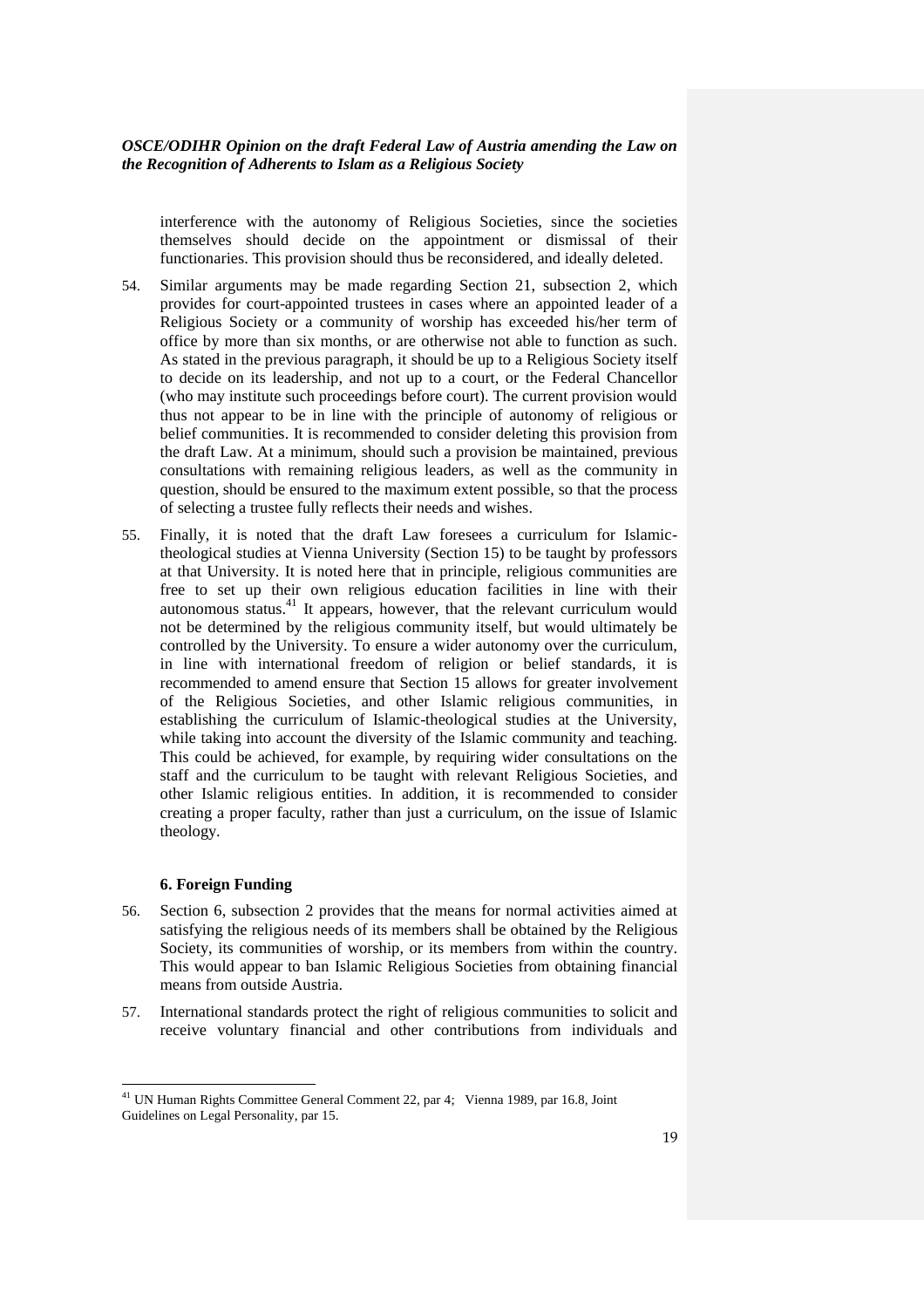institutions. <sup>42</sup> This right is not absolute, however. Limitations to this right may be justified, if it is shown that the measure in question is necessary, proportionate to a legitimate aim, and non-discriminatory in nature.<sup>4</sup>

- 58. It is of course possible to imagine individual scenarios where a ban on specific forms of foreign funding may be justified, for example when such funding is being transmitted for the purpose of committing a criminal offence. However, the measure contemplated by the draft Law contains no limitation as to its scope, and applies to all foreign funding, whether it is given or received for lawful purposes or not. It is difficult to see how such a blanket ban could be justified as being 'necessary in a democratic society', considering how important it is for religious entities to receive a wide range of funding, including legitimate foreign funding (from charitable giving to funds to construct religious edifices, etc.). It is therefore recommended to either remove the ban on foreign funding, or to replace it with a more targeted provision, which specifies in detail which types of foreign funding shall be impermissible. This should be limited to cases where the receipt of such funding would constitute a criminal act, or where it would involve imminent dangers to national security, public order or the rights and freedoms of others.
- 59. Violations of this provision may, like other violations of the draft Law, be subject to various legal sanctions, including monetary fines under Section 22 of the draft Law. This provision states that the competent public authority may ensure implementation of decisions under the draft Law by annulling decisions that are in violation of the law, constituent instruments or organizational statutes of Religious Societies or their constituent communities of worship. The authority may then impose monetary fines at the appropriate level, or impose other measures foreseen by law. This provision does not include references to particular articles of the draft Law, and it is thus somewhat unclear which situations it applies to concretely, and which violations will lead to which levels of sanctions.
- 60. Considering the need for legal clarity and certainty in the draft Law, it is recommended to clarify in the draft Law which public authority may impose such sanctions, and which sanctions shall be imposed for which precise infractions. This latter addition could be achieved by including references to specific other provisions of the draft Law.

#### **7. Freedom of Peaceful Assembly**

 $\overline{a}$ 

61. The draft Law provides special regulation for public assemblies in two cases: Section 13, subsection 4 provides for a ban on public assemblies on certain Islamic holidays, banning "all avoidable activities that cause noise, as well as public assemblies, parades and processions, which could detract from the festivities." Section 19 mandates public authorities to prohibit assemblies and

<sup>42</sup> Vienna 1989, par 16.4; *UN Declaration on the Elimination of All Forms of Intolerance and of Discrimination Based on Religion or Belief*, par 6 (f); CDL-AD(2006)030 *Opinion on the Draft Law on the insertion of amendments on Freedom of Conscience and Religious Organisations in Ukraine adopted by the Venice Commission at its 68th Plenary Session (Venice, 13-14 October 2006)*, par 34.

<sup>43</sup> Joint Guidelines on Legal Personality, par 5, and the sources cited there.